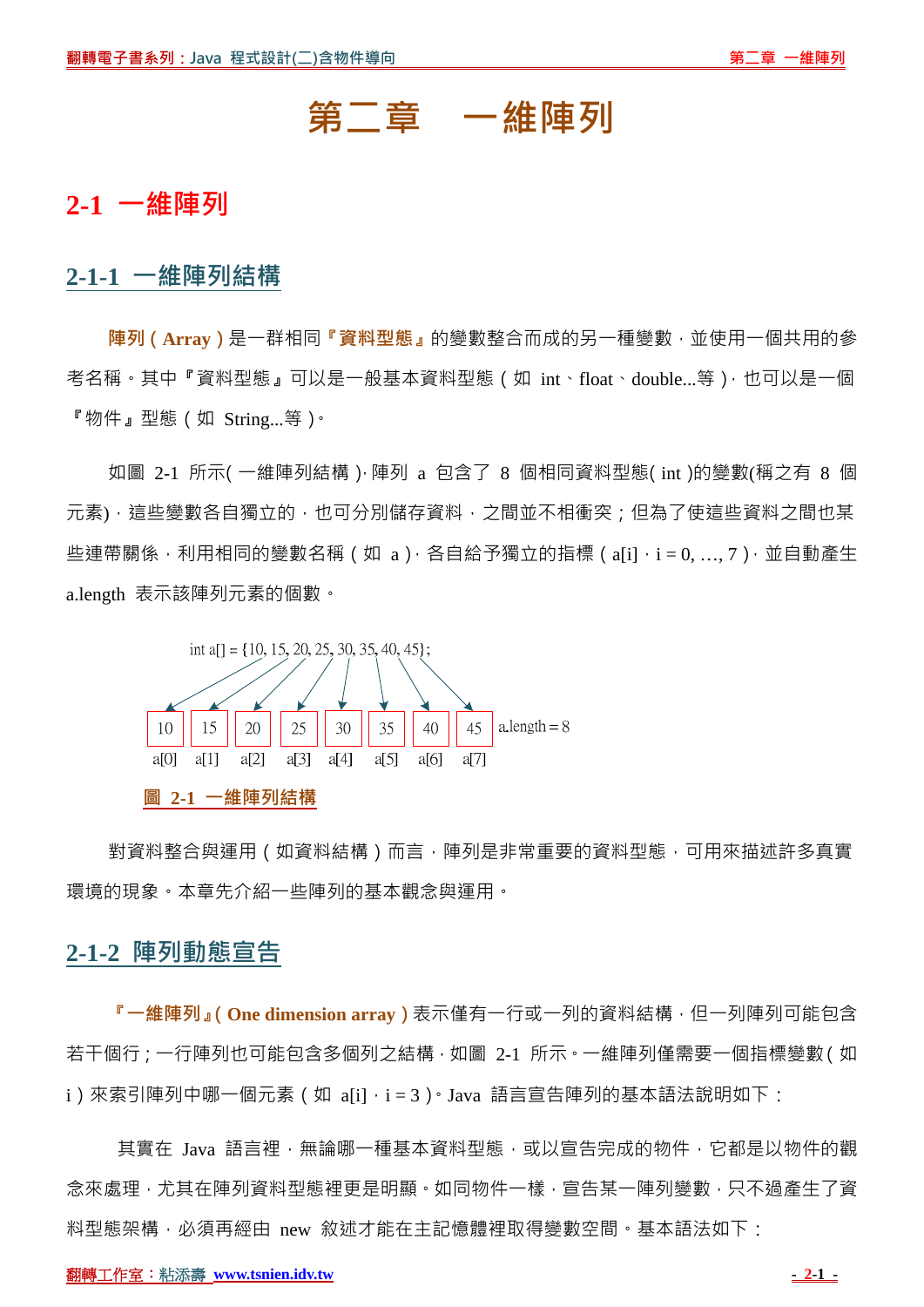#### 翻轉電子書系列: Java 程式設計(二)含物件導向

| 陣列宣告的語法:                                       | 範例:                                                |  |  |
|------------------------------------------------|----------------------------------------------------|--|--|
| Data_type Array_name[];                        | $int course[]$ ;                                   |  |  |
| $Array_name = new Data_type[number];$          | course = new int[20];                              |  |  |
|                                                |                                                    |  |  |
| $Data_type[] Array_name = new Data_type[num];$ | int $\lceil$ course = new int $\lceil 20 \rceil$ ; |  |  |
| $Array_name.length() = num;$                   | course.length $= 20$ ;                             |  |  |

第一個敘述 (如 int course[]) 功能是宣告某一變數 ( course ) 為整數 ( int ) 的陣列變數; 第  $\Box$ 個敘述 (如 course = new int[20] )功能是由主記憶體取得 20 個整數空間,並配置給 course 變 數使用。此兩條敘述執行完畢後,則產生 course[0]、course[1]...等、course[19];需注意陣列指標 是由 0 開始計算, 如有 n 個元素, 則最高指標是 n-1。 另外, 系統也會自動產生 length 變數, 紀錄該變數的長度如何, 如 course = int[20], 則 course.length = 20 · 上述範例亦可簡寫成 int[] course = new int[20]  $\cdot$  一行敘述句完成宣告  $\cdot$ 

## **2-1-3 陣列宣告並給予初值**

宣告陣列時可以給予初值,則表示由記憶體取得空間後立即存入初值數值,陣列的大小就如 此被固定下來 (length 變數內容), 也不需再由 new 敘述來配置空間。語法格式如下:

| 陣列宣告並給予初值:                              | 範例:                                         |
|-----------------------------------------|---------------------------------------------|
| $\Delta$ [Data_type Array_name[] = { }; | $\text{int course}$ = {89, 90, 60, 70, 80}; |
|                                         | $\frac{1}{2}$ course.length = 5             |

上述執行後,會產生 5 個元素,分別是 course[0] = 89 \course[1] = 90 \course[2] = 60 \course[3]  $= 70$  與 course[4]  $= 80 \cdot \cancel{10}$  course.length  $= 5 \cdot \text{5}$ 人還是取用更多範例說明如下:

| 陣列宣告範例:                                                                         | 說明:                             |
|---------------------------------------------------------------------------------|---------------------------------|
| float weight $[i]$ ;<br>weight = new float[30]                                  | 宣告 weight 陣列變數為浮點數型態。           |
|                                                                                 | 產生 30 個浮點數元素; weight.length=30。 |
| float weight = new float [30];                                                  | 同上                              |
| String[] names;<br>$names = String[20];$                                        | 宣告 names 陣列變數為字串型態。             |
|                                                                                 | 產生 20 個字串元素 ; names.length=20 · |
| char keys $[] = {^{\circ}A^{\circ}, {^{\circ}B^{\circ}}, {^{\circ}C^{\circ}}};$ | 宣告產生字元陣列,並給初值。                  |

# **2-2 一維陣列運用**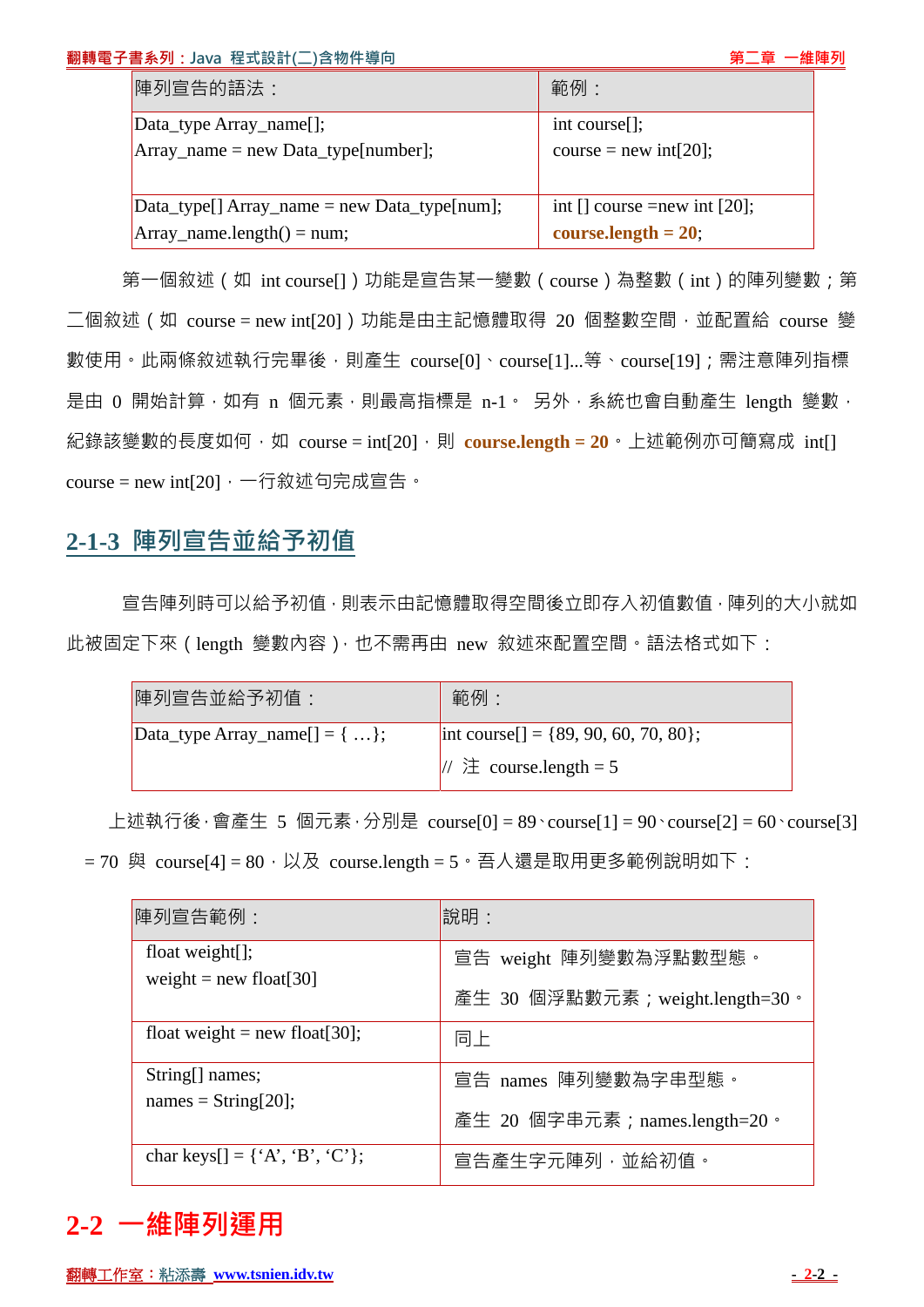## **2- -2-1 範例 例研討: 印出股票 票歷史價 價**

#### **( A)程式 式功能:Ex x2\_1.java a**

10 個交易日的收盤價,請列印出其內容;期望操作介面如下: 吾人利用陣列 course[] = {78.8,72.3,61,56,87,66.3,74.5,88,76,58}; 儲存某一支股票最近

| 67 命令提示字元                                                   |  |  |  |
|-------------------------------------------------------------|--|--|--|
| G: Examples chap7>java Ex7_1                                |  |  |  |
| 78.80 72.30 61.00 56.00 87.00 66.30 74.50 88.00 76.00 58.00 |  |  |  |
| G: \Examples\chap7>                                         |  |  |  |
|                                                             |  |  |  |

圖 2-1-1

#### **( B)製作 技巧研討 討:**

包含了 10(= course.length)個元素,則利用指標 i = 0, 1, ..., 9,分別索引每一元素 course[i] 的 內容。譬如,當 count =0,則 course[0] = 78.8;count=1,則 course[1] = 72.3,依此類推。因此, 吾人可利用 for 迴圈,條件初始值為 i = 0、判斷條件 count<course.length、增減量為 i++。 陣列中每一個元素都是獨立變數 · 必須利用指標變數一個接一個取出再列印 · 本範例 course[]

**( C)程式 式範例:**

| 01 | $//Ex2_1.java$                                                |
|----|---------------------------------------------------------------|
| 02 |                                                               |
| 03 | public class $Ex2_1$ {                                        |
| 04 | public static void main(String args[]) {                      |
| 05 | double course $\left[ \right] = \{ 78.8, 72.3, 61, 56, 87,$   |
| 06 | $66.3, 74.5, 88, 76, 58$ ;                                    |
| 07 |                                                               |
| 08 | /* 由 course[0]~ course[course.length-1] 列印陣列 */               |
| 09 | for(int i=0; i <course.length; <math="">i++)</course.length;> |
| 10 | System.out.printf("%.2f ", course[i]);                        |
| 11 |                                                               |
| 12 | // 列印完畢, 換行<br>System.out.printf("\n");                       |
| 13 |                                                               |
| 14 |                                                               |

**(**  $\mathbf{D}$ ) 程式重點分析:

(1) 第 5~6 行:『 **double course[] = { ...}』**。宣告 course 陣列變數為 double 資料型態,也立即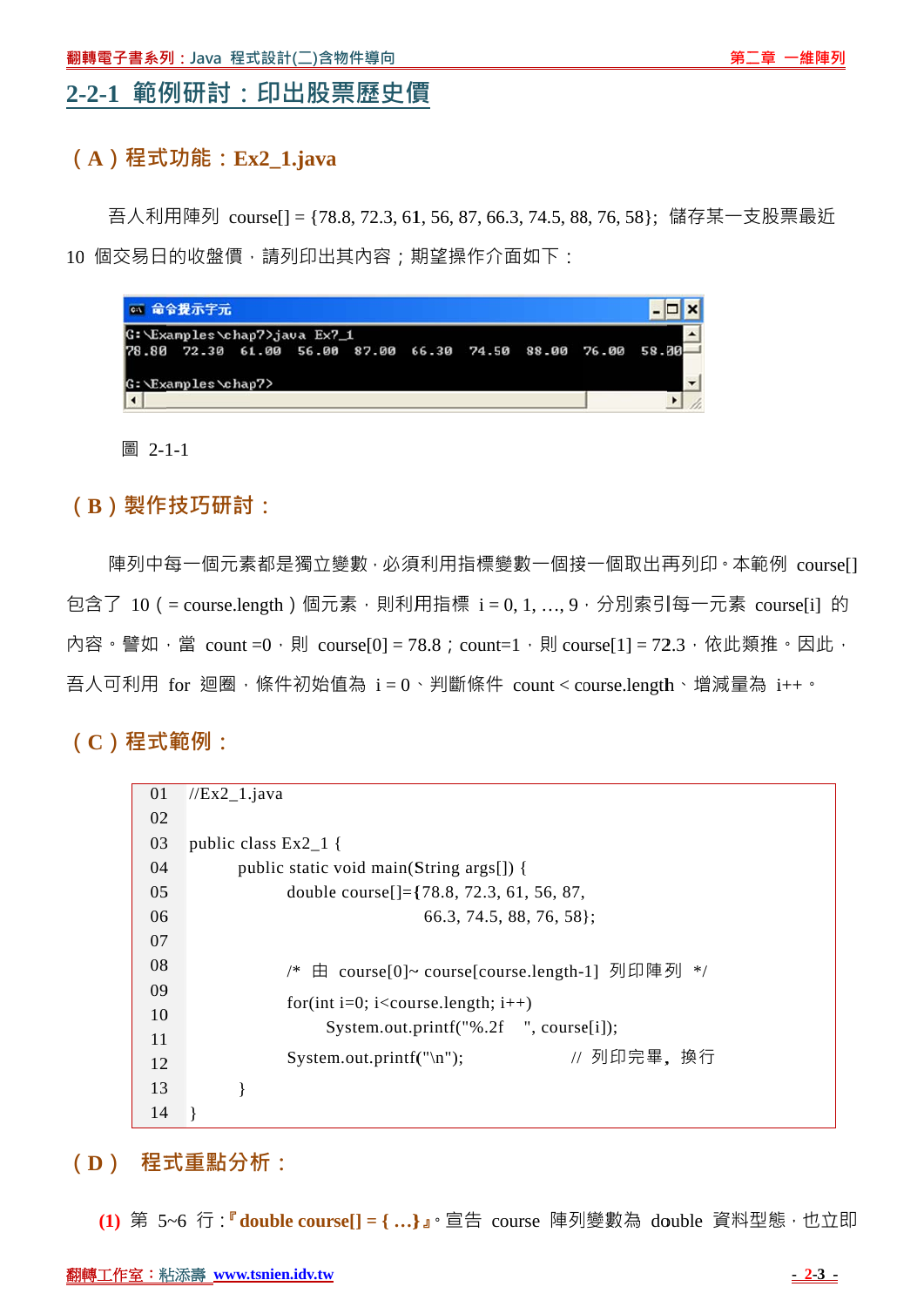給予初值。

**(2)** 第 9~10 行:**『for( ..; i<course.length; ..) System.out.printf("%.2f ", course[i];』**。其中 length 變數表示元素的個數 ( 10), 但陣列元素是由 0 開始計算, 因此最後一個元素是  $length -1 \cdot \frac{1}{2}$ ,  $M \cdot \frac{1}{2}$  (%.2f),  $M \cdot \frac{1}{2}$  (%.2f),  $M \cdot \frac{1}{2}$  (%.2f),  $M \cdot \frac{1}{2}$  (%.2f),  $M \cdot \frac{1}{2}$ 後面再接兩個空白格。

# **2-2-2 範例研討:印出平均股價**

#### **(A)程式功能:Ex2\_2.java**

請修改 Ex2\_1.java 程式, 使其功能不但輸出最近 10 個交易日的收盤價, 並計算出他的平均 價如何。【利用陣列 course[] = {78.8, 72.3, 61, 56, 87, 66.3, 74.5, 88, 76, 58}; 儲存某一支股票最近 10 個交易日的收盤價】,期望操作介面如下:

78.80 72.30 61.00 56.00 87.00 66.30 74.50 88.00 76.00 58.00 最近 10 天的平均價 = 71.79

**(B)程式範例:**

| $\mathbf{1}$   | $\sqrt{Ex2}$ _2.java                                                 |
|----------------|----------------------------------------------------------------------|
| $\overline{2}$ | /* 吾人利用陣列 course[]={78.8,72.3,61,56,87,66.3,74.5,88.76.58} ;         |
| 3              |                                                                      |
| $\overline{4}$ | 儲存某一支股票最近10個交易日的收盤價,請計算它的平均價 */<br>∣∗                                |
| 5              |                                                                      |
| 6              | public class $Ex2_2$ {                                               |
| 7              | public static void main(String args[]) {                             |
| 8              | double course $\left[\right] = \{78.8, 72.3, 61, 56, 87,$            |
| 9              | $66.3, 74.5, 88, 76, 58$ ;                                           |
| 10             | double sum=0, ave;                                                   |
| 11             | for(int i=0; i <course.length; i++)="" td="" {<=""></course.length;> |
| 12             | System.out.printf("%.2f ", course[i]);                               |
| 13             | $sum = sum + course[i];$                                             |
| 14             |                                                                      |
| 15             | System.out.printf("\n");                                             |
| 16             | $ave = sum/course.length;$                                           |
| 17             | System.out.printf("最近 10 天的平均價 = %.2f", ave);                        |
| 18             |                                                                      |
|                |                                                                      |
|                |                                                                      |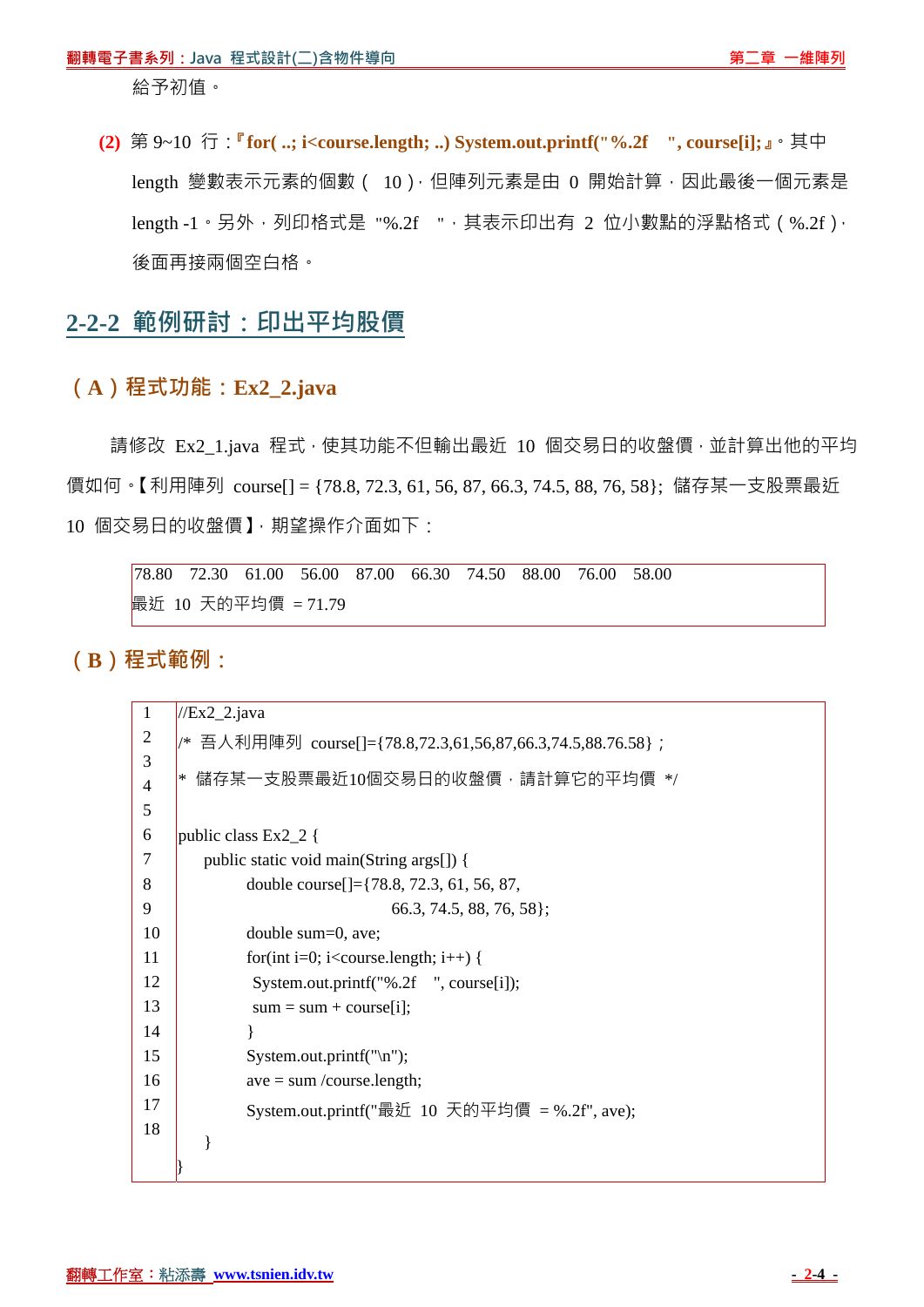#### **2-2-3 自我挑戰:印出最高與最低股價**

#### **(A)程式功能:PM2\_1.java**

請修改 Ex2 1.java 程式,使其功能不但輸出最近 10 個交易日的收盤價,並比較輸出其中最 高與最低價格如何。【利用陣列 course[] = {78.8, 72.3, 61, 56, 87, 66.3, 74.5, 88, 76, 58}; 儲存某一支 股票最近 10 個交易日的收盤價】, 期望操作介面如下:

78.80 72.30 61.00 56.00 87.00 66.30 74.50 88.00 76.00 58.00 最近 10 天的最高價格 = 88.00 最近 10 天的最低價格 = 56.00

**(B)程式設計技巧:(程式片段)** 



# **2-3 線性搜尋法**

## **2-3-1 線性搜尋演算法**

從陣列內尋找某一筆資料,最簡單的方法是線性搜尋法(Linear Serach);演算法是由陣列的起 頭開始比較尋找 ( 比較內容 ), 如搜尋到則立即停止, 否則繼續往下一個元素尋找, 一直到陣列結 束為止,如圖 7-5 所示。線性演算法所處理的陣列不需要特殊處理(如由大到小排列),最佳狀況 是第一筆資料就找到;最差狀態是最後一筆資料才搜尋到。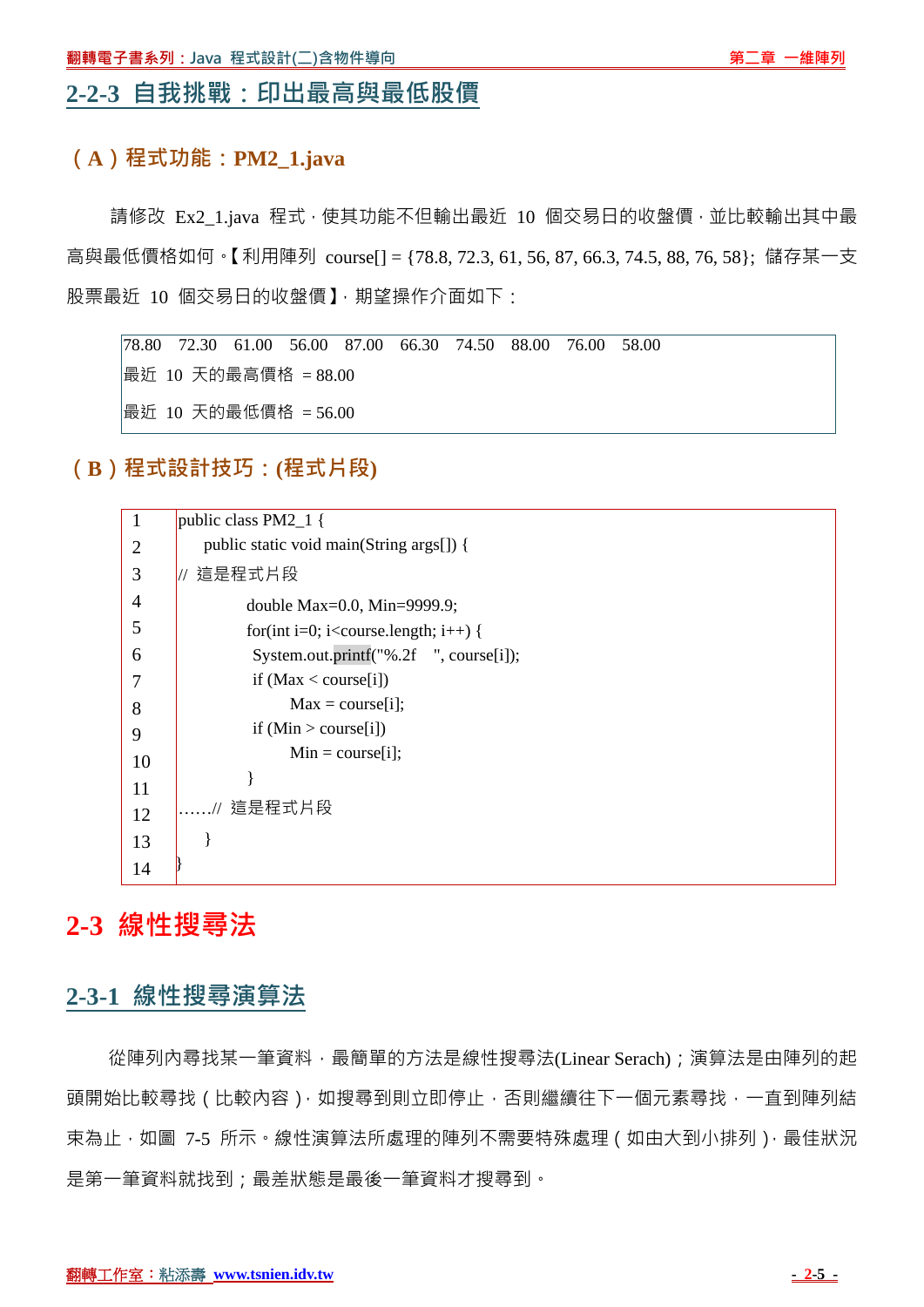

#### **圖 2-2 線性搜尋法的運作**

# **2-3-2 範例研討:實現線性搜尋法**

#### **(A) 程式功能:Ex2\_3.java**

吾人利用 num[] 陣列儲存 10 個整數, 輸入一個整數來查詢是否在 num 內, 再顯示其執 行結果,如下:

 $\text{num}[l] = 20$  13 45 24 42 34 22 89 19 70 請輸入一個數值 =>17 17 不在 num 陣列內  $\text{num}$ [] = 20 13 45 24 42 34 22 89 19 70 請輸入一個數值 =>24 24 找到了

# **(B)程式範例:**

| 01 | <b>import</b> java.util.Scanner;                              |
|----|---------------------------------------------------------------|
| 02 | public class $Ex2_3$ {                                        |
| 03 | <b>public static void</b> main(String args[]) {               |
| 04 | Scanner <u>keyin</u> = <b>new</b> Scanner(System.in);         |
| 05 | int value, flag= $0$ , i;                                     |
| 06 | <b>int</b> [] num = {20, 13, 45, 24, 42, 34, 22, 89, 19, 70}; |
|    | System. <i>out</i> .printf("num[] = ");                       |
| 07 | for (int k=0; k<10; k++)                                      |
| 08 | System. <i>out</i> .printf("%d ", num[k]);                    |
| 09 | System. <i>out</i> .printf("\n");                             |
| 10 | System.out.printf("請輸入一個數值 =>");                              |
| 11 | $value = keyin.nextInt();$                                    |
| 12 |                                                               |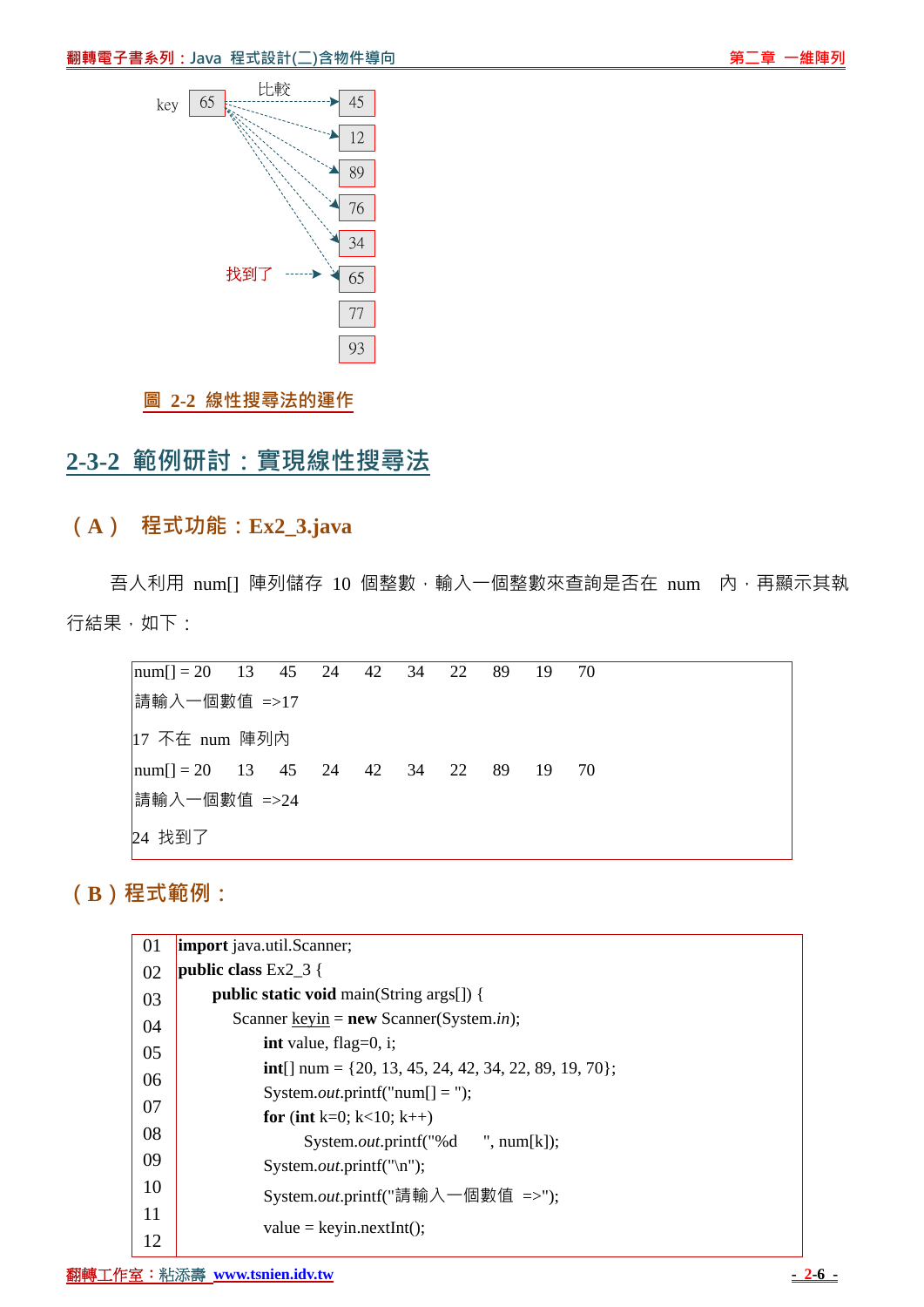|    | 翻轉電子書系列:Java 程式設計(二)含物件導向                          |  | 第二章 一維陣列 |
|----|----------------------------------------------------|--|----------|
| 13 | $i=0;$                                             |  |          |
| 14 | <b>while</b> $(i < 10)$ {                          |  |          |
| 15 | <b>if</b> (value == $num[i]$ ){                    |  |          |
| 16 | flag = 1;                                          |  |          |
| 17 | break;                                             |  |          |
| 18 |                                                    |  |          |
| 19 | $i++;$                                             |  |          |
| 20 | $if(flag == 1)$                                    |  |          |
| 21 | System.out.printf("num[%d] = %d 找到了\n", i, value); |  |          |
| 22 |                                                    |  |          |
| 23 | else                                               |  |          |
| 24 | System.out.printf("%d 不在 num 陣列內", value);         |  |          |
| 25 |                                                    |  |          |
| 26 |                                                    |  |          |
|    |                                                    |  |          |

## **2-3-3 範例研討:大樂透電腦選號**

## **(A)程式功能:Ex2-4.java**

請製作大樂透的電腦選號系統,系統能自動選出 6 個由 01~49 號碼,但這六個號碼都不可 以重複。期望操作介面如下:



圖 2-2-1

## **(B)製作技巧研討:**

編寫一個產生 6 個隨機亂數的程式並不困難,但如果要這 6 個亂數不重複的話,不加點小 技巧是不行的。首先準備一個 6 個元素的陣列 ( int[] num = new int[6]; ),每次隨機選出號碼後, 立即比較陣列內是否有重複號碼 之前所取的 ), 如果沒有則加入該陣列內。第 1 次選出號碼 i=0 ), 陣列還是空的(j=0),則幾乎不用比對;如已選出 3 個號碼,下一個選出號碼就必須比對之前 3 個 號碼是否有重複,依此類推。最後再印出以選出的 6 個號碼。

**(C)程式範例:**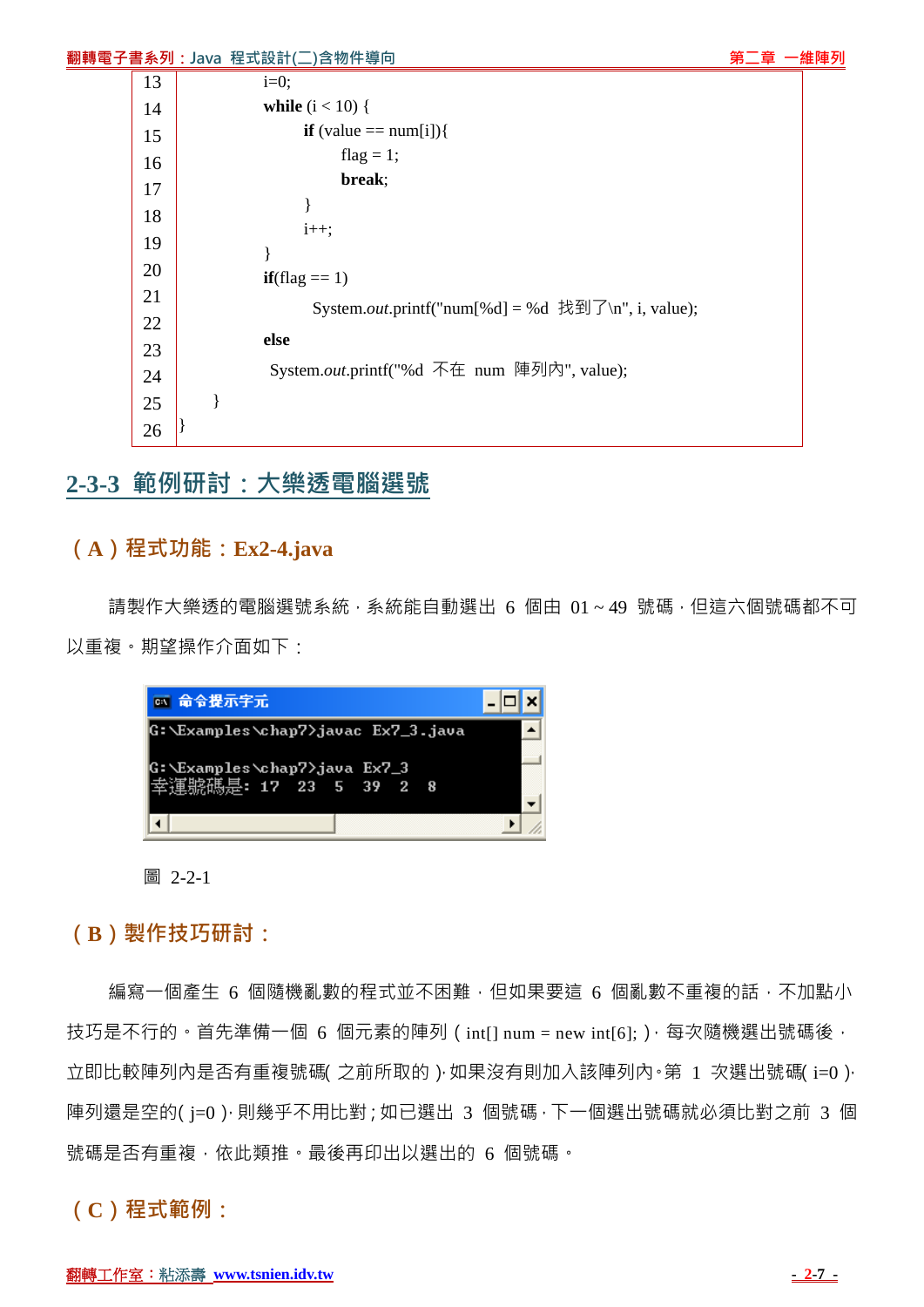#### **翻轉電子書系列:Java 程式設計(二)含物件導向 『『『『『『』』『『『』』『『』』『第二章 一維陣列**

```
01 
02 
03 
04 
05 
06 
07 
08 
09 
10 
11 
12 
13 
14 
15 
16 
17 
18 
19 
20 
21 
22 
23 
24 
25 
26 
27 
28 
29 
   //Ex2-4.java 
   import java.lang.Math; 
   public class Ex2_4 { 
         public static void main(String args[]) { 
               int value; http:// 隨機選取號碼
               int[] num = new int[6]; \qquad // 儲存選取號碼
               int i=0;
               while (i < 6) {
                    flag=0; 
                   value = 1 + (int)(Math.random() * 46); for (int j=0; j<i; j++) { // 檢視已選出的號碼
                        if (value == num[j]) { // 是否重複
                             flag = 1; \frac{1}{2} // 重複則放棄重來
                              break; 
     } 
     } 
                   if (flag == 0) {
                       num[i] = value; // 沒重複則填入陣列
                       i = i+1:
     } 
     } 
                System.out.printf("幸運號碼是: "); 
               for (i=0; i<6; i++) System.out.printf("%d ", num[i]); 
                System.out.printf("\n"); 
         } 
    }
```
## **(D) 程式重點分析**

- **(1)** 第 9~16 行:**『while{i<6} {…}』**。選出 6 個不重複號碼。
- **(2)** 第 11~17 行:**『for(int j=0; j<i; j++) { if(value == num[j]) …}』**。線性搜尋敘述句。
- **(3)** 第 13~14 行:**『if(value == num[j]) continue;』**。如發現號碼重複,則放棄重來。

# **2-4 泡沫排序法**

## **2-4-1 泡沫排序演算法**

所謂**排序法(Sort)**即是將一大堆資料,利用某一關鍵內容由最大到最小,或最小到最大依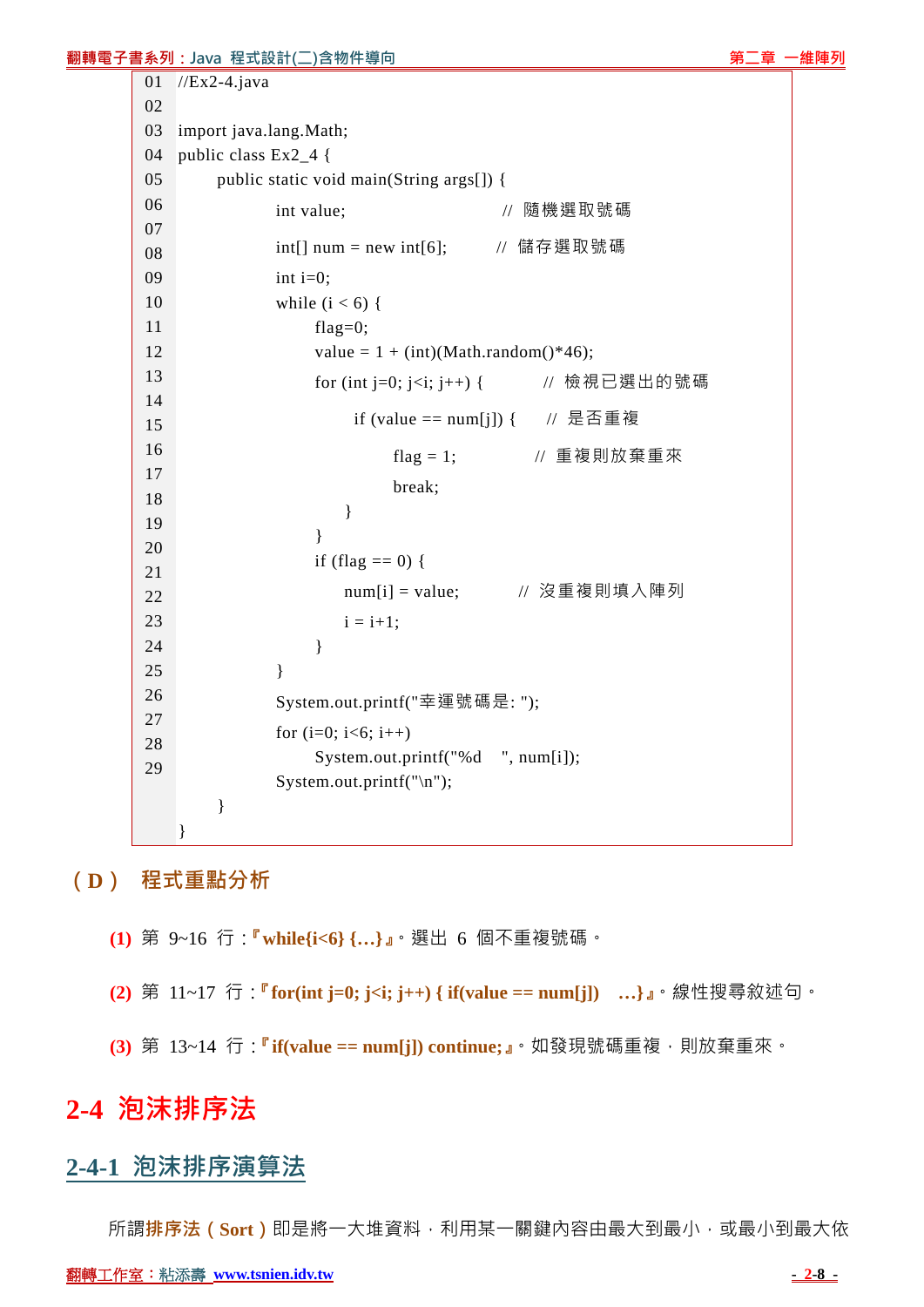序排列。吾人可能會認為排序演算法應該不是很重要才對,如果僅排序 100 筆以下資料,那用什 麼演算法都差不了多少;但如果排序一千筆甚至幾十萬筆以上資料時,演算法的排序速度快或慢就 變成很重要了。在計算機科學裡有許多排序的演算法,各種演算法都有其優缺點,本書僅介紹較常 用的『泡沫排序法』,至於其他演算法,請參考有關資料結構的書本。

排序法那麼重要嗎?簡單的運用如學生成績排序、暢銷產品排列、營業員業績排行榜...等等, 確實在生活領域裡隨時都會遇到排序的問題。但在計算機科學裡還有一個更重要的運用,即是如欲 由幾千萬筆資料內查詢或變更某一筆資料,如何才能以最快速度搜尋到該筆資料,就牽涉到資料排 列的問題,即是資料結構的構思。試想,如欲由一堆雜亂無章的資料內,找尋某一筆資料,若只能 由到頭到尾一筆一筆的比對 (順序搜尋法), 運氣好, 第一筆就找到; 運氣差, 最後一筆才找到, 或發現根本沒有該資料。如果能將所有資料依照大到小或小到大排序,欲搜尋其中一筆資料也許會 快許多。

**『泡沫排序法』**是最普遍的排序演算法,也最不聰明卻最簡單的方法。圖 7-7 為其運作程序 (由大到小排序),由陣列第 1 元素開始(a[0],i=0),作為基準並一個接一個比較所有其他元素, 如果比 a[0] 大的話,則兩者交換。當所有資料比對完之後,最後結果是 a[0] 是所有元素之間的 最大值;如此表示第 1 個泡沫已浮上來。接著,以第 2 個元素(a[1])為基準,往下比較所有元 素, 如果較大的話, 兩者相交換。往下比對完之後, 最後 a[1] 內容會最大, 如此表示第 2 個泡 沫已浮上來。依此類推,總共需比較陣列元素 – 1 次輪迴(i-1), 最後即可得到由大到小的排序; 另外,由小到大也是如此。



**圖 2-3 泡沫排序法的運作程序**

## **2-4-2 範例研討:成績高低排序**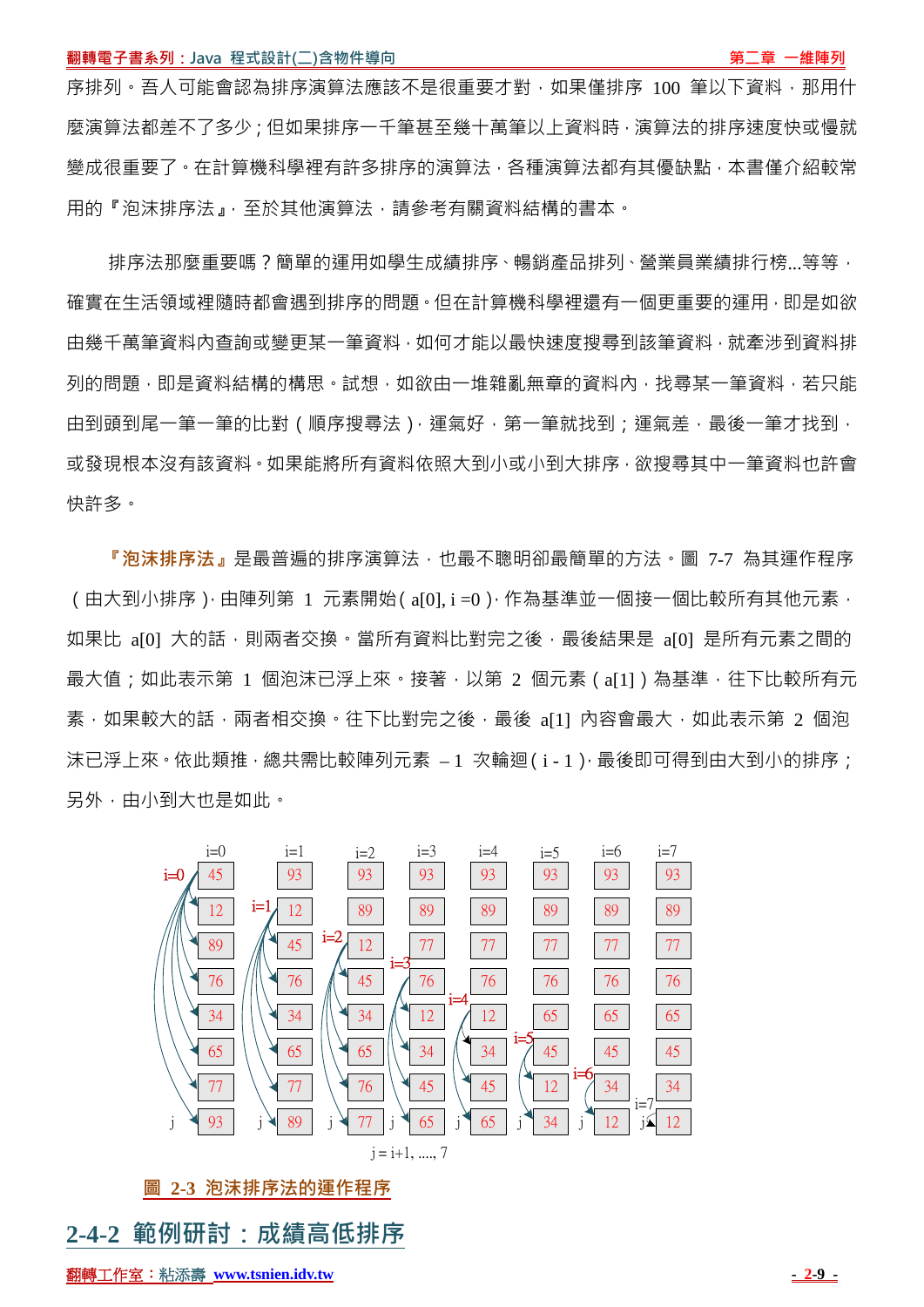#### **(A)程式功能:Ex2\_5.java**

張老師利用一維陣列存放了班上數學成績,陣列內容為 a [] = {45, 12, 89, 76, 34, 65, 77, 93, 70, 65, 45, 89}, 请利用泡沫排序法編寫一程式由高到低排列, 並印出每回合排列的結果; 期望操作介 面如下:



圖 2-3-1

#### **(B)製作技巧研討:**

吾人可利用雙重迴圈製作泡沫排序法的運作程式(如圖 2-3 所示 ) 外迴圈指定第幾回合(i=0, 1, .., a.length )·每回合找出一個較大的數值;內迴圈指定每回合所比較的元素 j = i+1, ..., a.length ) · 如果被比較元素大於指定元素( a[j] > a[i] ), 則兩元素交換 , 否則不做任何處理 , 其中較困難的是 , 兩個元素(或稱兩個變數)的內容如何交換,這也是程式設計中較有趣的問題。兩變數內容交換的 情況,就好像有兩個杯子,一個裝啤酒,另一杯裝可樂,這兩個杯子所裝的東西如何交換?其實非 常簡單,我們只要再準備第三個杯子(另一個變數),先將第一個杯子的內容(如啤酒)倒入第三 個杯子,再將第二杯(如可樂)倒入第一杯,最後再將第三杯(如啤酒)倒入第二杯,如此就完成 第一杯與第二杯內容交換。需聲明一下,程式設計並非用倒入,而是用複製的,如圖 7-8 所示。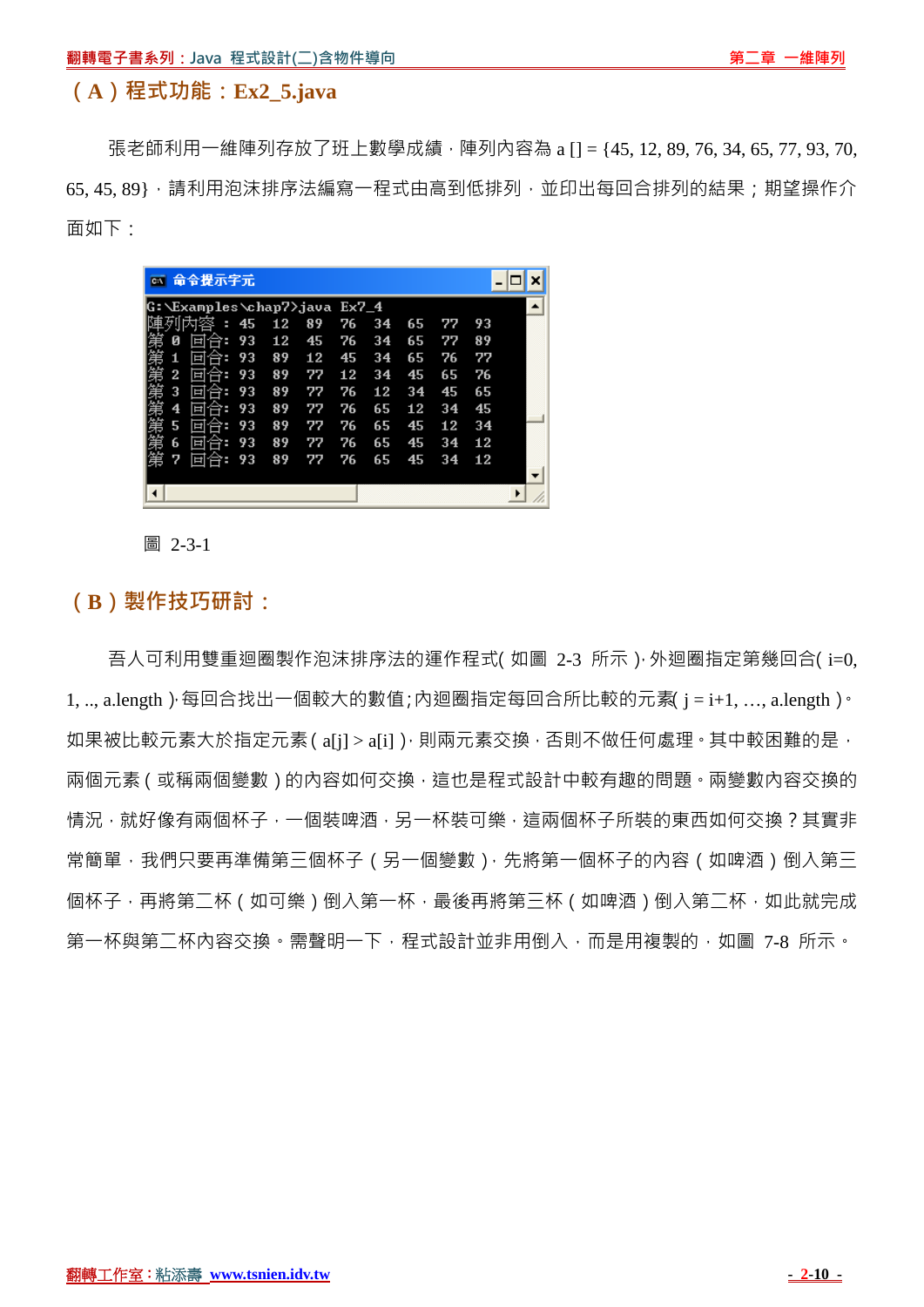

# **(C)程式範例:**

| 01 | $//Ex2_5.java$                                                |
|----|---------------------------------------------------------------|
| 02 |                                                               |
| 03 | public class Ex2_5 {                                          |
| 04 | public static void main(String args[]) {                      |
| 05 | int a[] = {45, 12, 89, 76, 34, 65, 77, 93};                   |
| 06 | int temp;                                                     |
| 07 |                                                               |
| 08 | System.out.printf("陣列內容:"); //顯示原來陣列內容                        |
| 09 |                                                               |
| 10 | for(int j=0; j <a.length; j++)<="" td=""></a.length;>         |
| 11 | System.out.printf("%d ", a[j]);                               |
| 12 | System.out.printf("\n");                                      |
| 13 |                                                               |
| 14 | for (int i=0; i <a.length; i++)="" td="" {<=""></a.length;>   |
| 15 | for (int j=i+1; j <a.length; j++)="" td="" {<=""></a.length;> |
| 16 | if $(a[i] < a[j])$ {                                          |
| 17 | $temp = a[i];$                                                |
| 18 | $a[i] = a[j];$                                                |
| 19 | $a[i] = temp;$                                                |
| 20 | $\}$                                                          |
| 21 | $\}$                                                          |
| 22 | System.out.printf("第 %d 回合: ", i);                            |
| 23 | for(int j=0; j <a.length; j++)<="" td=""></a.length;>         |
| 24 | System.out.printf("%d ", a[j]);                               |
| 25 | System.out.printf("\n");                                      |
| 26 | }                                                             |
| 27 | $\}$                                                          |
|    | }                                                             |
|    |                                                               |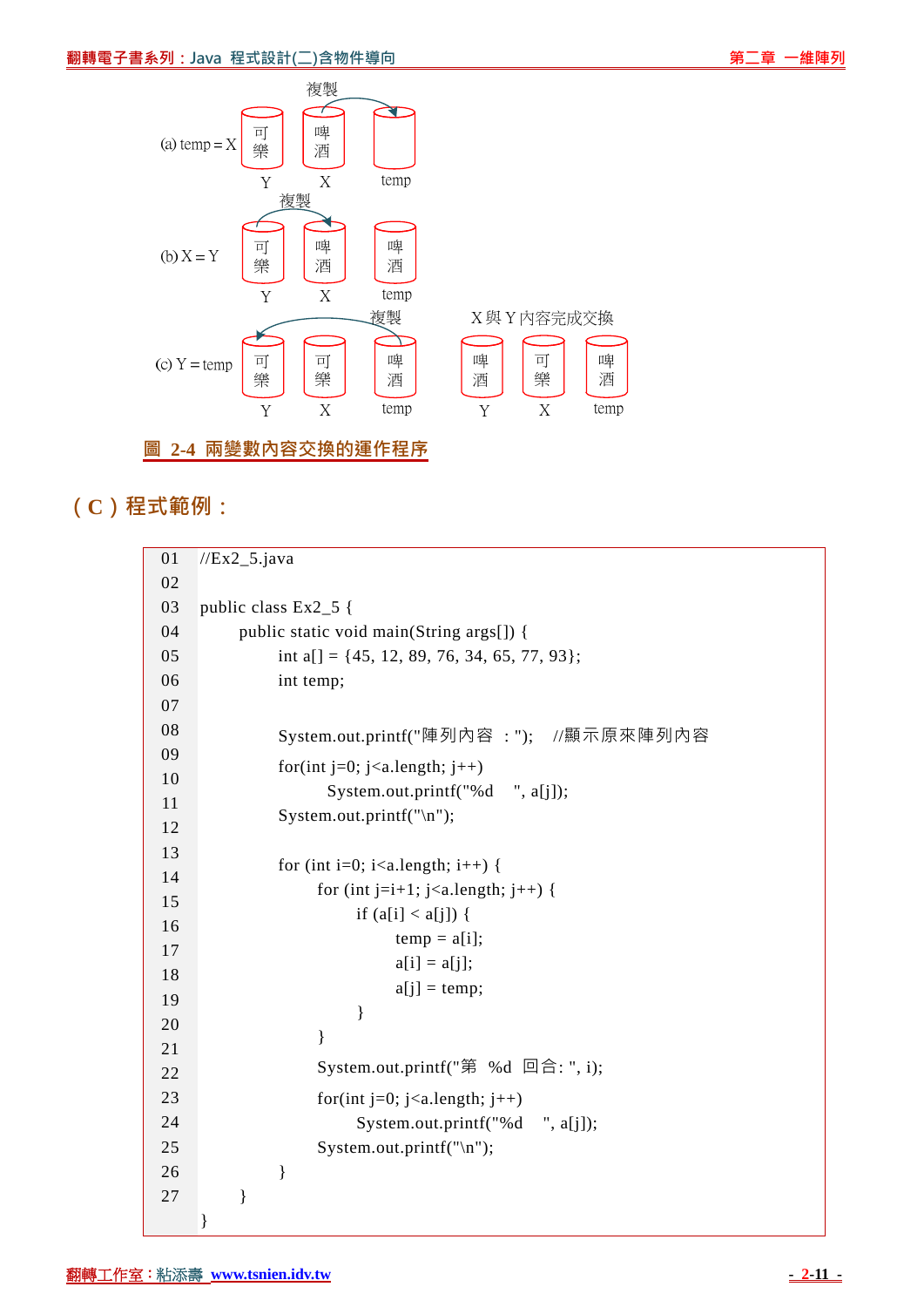#### **(D) 程式重點說明:**

- **(1)** 第 13~25 行:**『for(int i=0; i<a.length; i++) { ….}』**。外迴圈,指定排序的回合。
- **(2)** 第 14~20 行:**『for(int j=i+1; j<a.length; j++) {…}』**。內迴圈,指定每回合依序比較的元 素。
- **(3)** 第 15~19 行:**『if(a[i] <a[j] { …})**。基準元素比被比較元素小的話,則兩元素內容交換。
- **(4)** 第 16~18 行:**『temp=a[i]; a[i] = a[j]; a[j]=temp』**。利用 temp 變數,將元素內容交換。

# **2-4-3 自我挑戰:列印股票高低排序**

#### **(A)程式功能:PM2\_2**

吾人利用陣列 stock[] = {78, 72, 61, 56, 87, 66, 74, 88, 76, 58, 65, 57, 90, 78, 67, 89, 56, 77, 56, 87,67,80,77,86,67,75,86,98,88,78},儲存台積電最近 30 個交易日的收盤價,請依照價格高低 順序(由最低到最高順序)印出其內容;期望操作介面如下:

| $G:\Examples\chap2>java PM2_2$ |      |      |      |      |      |      |      |      |      |  |
|--------------------------------|------|------|------|------|------|------|------|------|------|--|
| 原股票排序順序:                       |      |      |      |      |      |      |      |      |      |  |
| 78.0                           | 72.0 | 61.0 | 56.0 | 87.0 | 66.0 | 74.0 | 88.0 | 76.0 | 58.0 |  |
| 65.0                           | 57.0 | 90.0 | 78.0 | 67.0 | 89.0 | 56.0 | 77.0 | 56.0 | 87.0 |  |
| <b>67.0</b>                    | 80.0 | 77.0 | 86.0 | 67.0 | 75.0 | 86.0 | 98.0 | 88.0 | 78.0 |  |
|                                |      |      |      |      |      |      |      |      |      |  |
| 排序後股票順序:                       |      |      |      |      |      |      |      |      |      |  |
| 56.0                           | 56.0 | 56.0 | 57.0 | 58.0 | 61.0 | 65.0 | 66.0 | 67.0 | 67.0 |  |
| 67.0                           | 72.0 | 74.0 | 75.0 | 76.0 | 77.0 | 77.0 | 78.0 | 78.0 | 78.0 |  |
| 80.0                           | 86.0 | 86.0 | 87.0 | 87.0 | 88.0 | 88.0 | 89.0 | 90.0 | 98.0 |  |

**(B)製作技巧提示:**

此題目只要用泡沫排序法(如 Ex2\_5.java)即可達成, 但我們希望製作一只較通用型的系統 (可擴充出 Ex2 6.java),將兩元素交換的動作製作成一個 swap() 方法,並將陣列 stock[] 宣告成 類別變數。圖 2-# 為此程式架構,其中 main()、disp\_stock()、swap())都可以直接引用 stack[] 陣 列。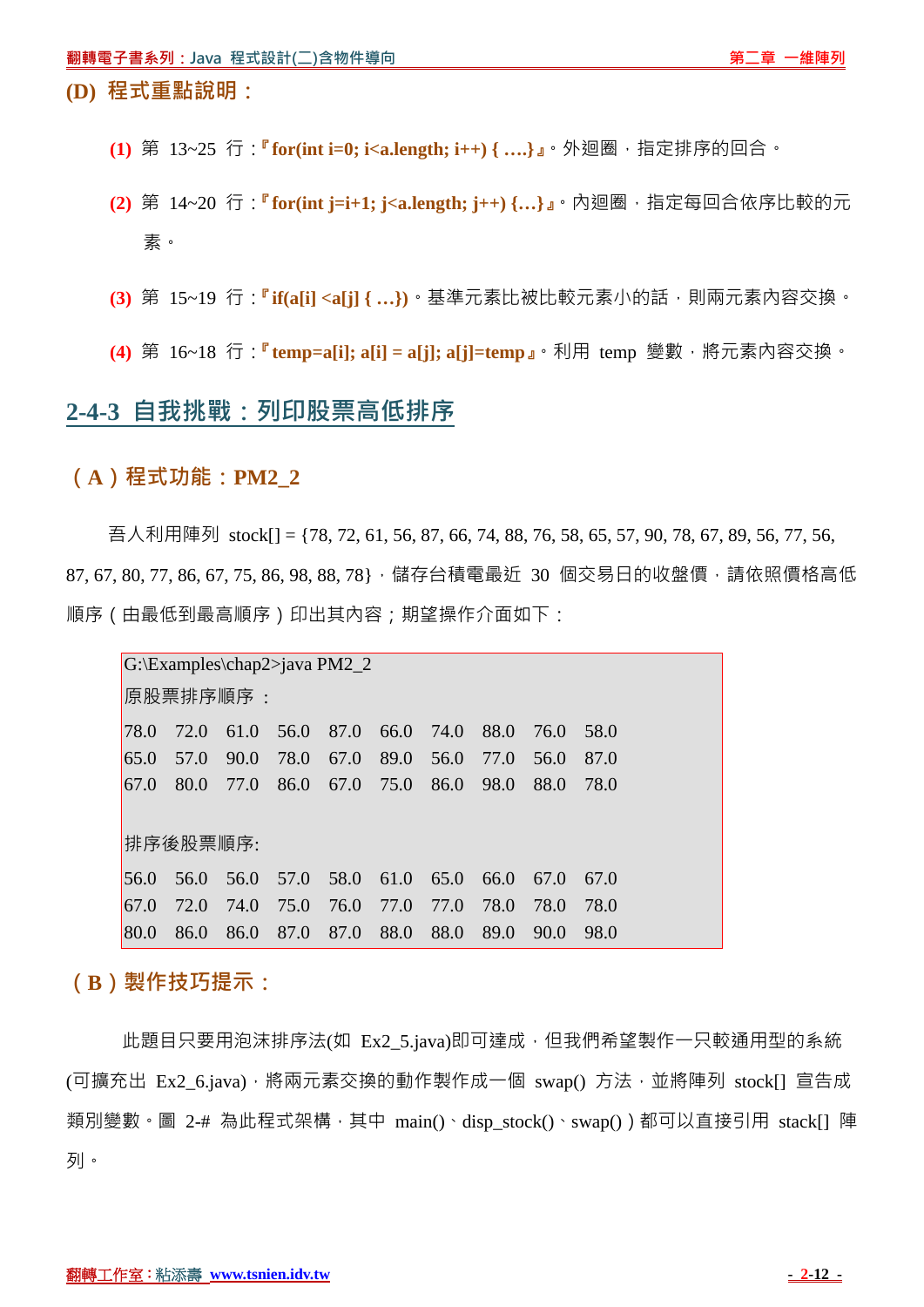#### **翻轉電子書系列:Java 程式設計(二)含物件導向 第二章 一維陣列**



#### **圖 2-5 PM2-2 程式架構**

因此,本範例將兩元素交換的處理程序製作成 swap(i, j) 函數方法, 功能是 stock[i] 與 stock[j] 兩元素內容互相交換。程式虛擬碼提示如下:



## **2-5 專題研討**

# **2-5-1 範例研討:記錄最近 30 天收盤價**

## **(A)程式功能:Ex2\_6.java**

請設計一套程式,除了可以隨時顯示最近 30 天的收盤價之外,也可以輸入每天的收盤價如 何。注意,每天輸入收盤價之後,整個陣列會隨著移動,它會拋棄 30 天前收盤價,並擠入最近 的收盤價(如圖 2-6),我們希望操作環境如下:

**翻轉工作室:粘添壽 www.tsnien.idv.tw - 2-13 - 2-13 - 2-13 - 2-13 - 2-13 - 2-13 - 2-13 - 2-13 - 2-13 - 2-13 - 2-13 - 2-13 - 2-13 - 2-13 - 2-13 - 2-13 - 2-13 - 2-13 - 2-13 - 2-13 - 2-13 - 2-13 - 2-13 - 2-13 - 2-13 - 2-13 - 2-13 - 2**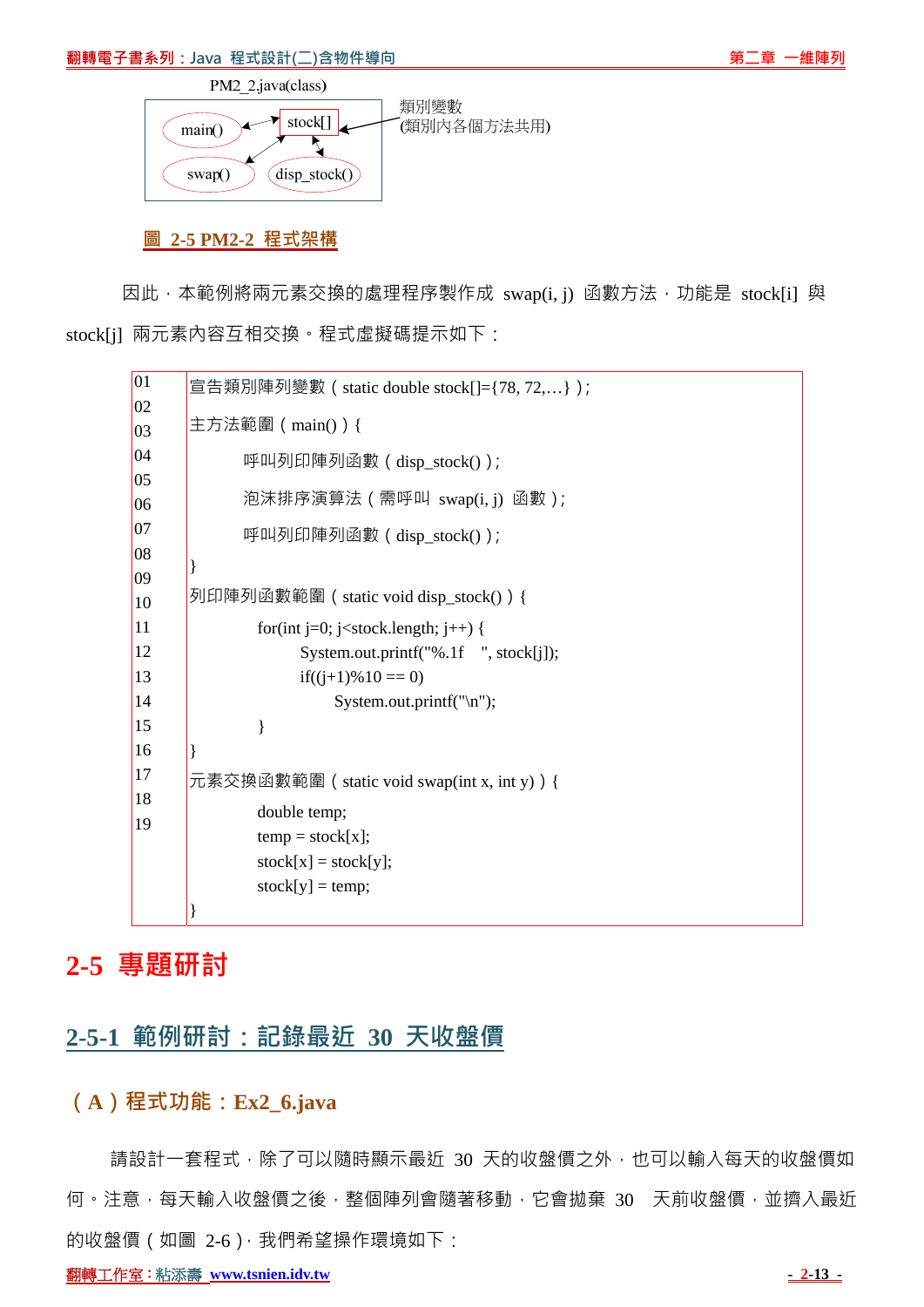#### **翻轉電子書系列:Java** 程式設計(二)含物件導向 第2000年 第2000年 第2000年 第2000年 第2000年 第2000年 第2000年 第2000

== 歡迎光臨 股票走勢分析系統 == (1) 列印 30 日歷史收盤價 (2) 登錄當日收盤價 (3) 離開系統 請輸入工作選項 =>1 == 列印最近 30 日股價== 78.00 72.00 61.00 56.00 87.00 66.00 74.00 88.00 76.00 58.00 65.00 57.00 90.00 78.00 67.00 89.00 56.00 77.00 56.00 87.00 67.00 80.00 77.00 86.00 67.00 75.00 86.00 98.00 88.00 78.00 == 歡迎光臨 股票走勢分析系統 == (1) 列印 30 日歷史收盤價 (2) 登錄當日收盤價 (3) 離開系統 請輸入工作選項 =>2 請登錄當日收盤股價 =>90 == 歡迎光臨 股票走勢分析系統 == (1) 列印 30 日歷史收盤價 (2) 登錄當日收盤價 (3) 離開系統 請輸入工作選項 =>1 == 列印最近 30 日股價== 90.00 78.00 72.00 61.00 56.00 87.00 66.00 74.00 88.00 76.00 58.00 65.00 57.00 90.00 78.00 67.00 89.00 56.00 77.00 56.00 87.00 67.00 80.00 77.00 86.00 67.00 75.00 86.00 98.00 88.00 == 歡迎光臨 股票走勢分析系統 == (1) 列印 30 日歷史收盤價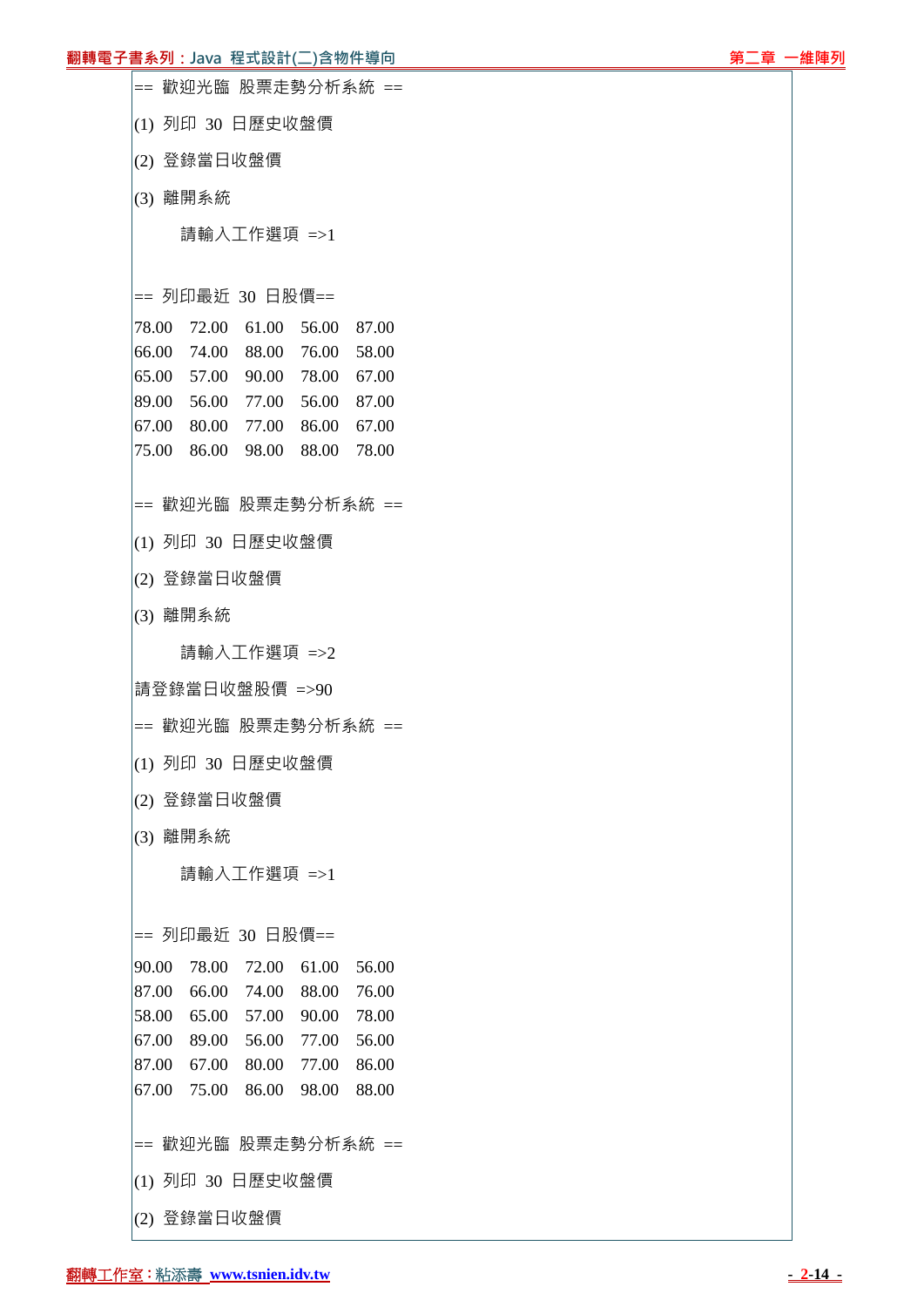(3) 離開系統

請輸入工作選項 =>

#### **(B) 程式設計技巧**

如想隨時得到某股票的歷史平均收盤價,必須紀錄該股票每日收盤價格;一日接一日的交替 變化,需要紀錄的資料也可能無限延伸。當然不可能無限紀錄該股票的收盤價,再說太久之前的資 料也可能沒有任何意思。但歷史資料記錄太少的話,也可能影響評估股價的正確性。本範例需要 30 日之前股票的收盤價,可利用由一維陣列製作的『佇列器』(Queue)來紀錄。圖 7-1 利用一只 30 個元素的一維陣列,儲存台積電近 30 日收盤價(假設數值);stock[0] 為前一日、stock[1] 為前 二日、依此類推, stock[29] 記錄前第 30 日股價。當欲新登錄資料,則所有陣列元素往前移一個 位置,原 stock[29] 資料拋棄, 新資料填入 stock[0]。



#### **圖 2-6 紀錄過去 30 日收盤價**

假設某位分析師利用陣列 stock[] = {78, 72, 61, 56, 87, 66, 74, 88, 76, 58, 65, 57, 90, 78, 67, 89, 56, 77, 56, 87, 67, 80, 77, 86, 67, 75, 86, 98, 88, 78}; 儲存台積電最近 30 個交易日的收盤價, 其中 stock[0] 為昨日股價, 又 stock[29] 是之前第 30 日的收盤價。

 **(C) 程式範例**



**圖 2-7 Ex2\_6 程式架構**

程式範例如下:

| $\overline{01}$ | $\lim$ port java.util.*;    |
|-----------------|-----------------------------|
| 02              | <b>public class</b> $Ex2_6$ |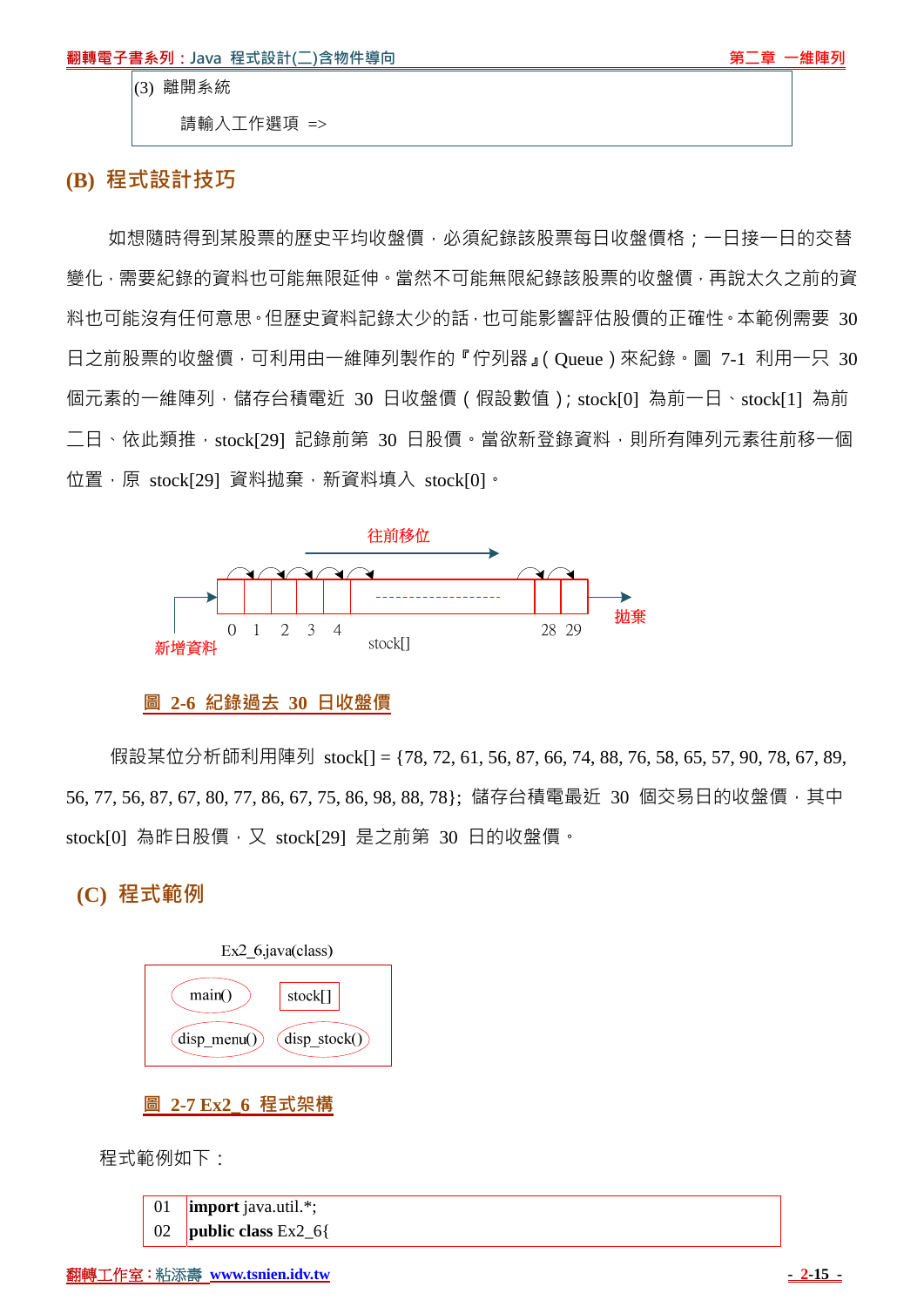| <mark>翻轉電子書系列:Java</mark> 程式設計(二)含物件導向<br>第二章 |          |                                                                                      |  |  |  |
|-----------------------------------------------|----------|--------------------------------------------------------------------------------------|--|--|--|
|                                               | 03       | static double stock[]={78, 72, 61, 56, 87,                                           |  |  |  |
|                                               | 04       | 66, 74, 88, 76, 58,                                                                  |  |  |  |
|                                               | 05       | 65, 57, 90, 78, 67,                                                                  |  |  |  |
|                                               | 06       | 89, 56, 77, 56, 87,                                                                  |  |  |  |
|                                               | 07       | 67, 80, 77, 86, 67,                                                                  |  |  |  |
|                                               | 08       | 75, 86, 98, 88, 78};                                                                 |  |  |  |
|                                               | 09       | <b>public static void main(String args[]) {</b>                                      |  |  |  |
|                                               | 10       | Scanner keyin = $new$ Scanner(System.in);                                            |  |  |  |
|                                               | 11       | double cost;                                                                         |  |  |  |
|                                               | 12       | int select;                                                                          |  |  |  |
|                                               | 13       | $disp_mean()$ ;                                                                      |  |  |  |
|                                               | 14       | $select = keyin.nextInt();$                                                          |  |  |  |
|                                               | 15       | while(select $!= 3$ ) {                                                              |  |  |  |
|                                               | 16       | switch(select) {                                                                     |  |  |  |
|                                               | 17<br>18 | case 1:                                                                              |  |  |  |
|                                               | 19       | $disp\_stock$ $);$<br>break;                                                         |  |  |  |
|                                               | 20       | case 2:                                                                              |  |  |  |
|                                               | 21       |                                                                                      |  |  |  |
|                                               | 22       | System.out.printf("請登錄當日收盤股價 =>");                                                   |  |  |  |
|                                               | 23       | $cost = keyin.nextDouble();$                                                         |  |  |  |
|                                               | 24       | for (int i=(30-1); i>=1; i--)                                                        |  |  |  |
|                                               | 25       | $stock[i] = stock[i-1];$                                                             |  |  |  |
|                                               | 26       | $stock[0] = cost;$                                                                   |  |  |  |
|                                               | 27       | break;                                                                               |  |  |  |
|                                               | 28       | default:                                                                             |  |  |  |
|                                               | 29       | System.out.printf("輸入錯誤 !! 請重新輸入\n");                                                |  |  |  |
|                                               | 30       |                                                                                      |  |  |  |
|                                               | 31       | $disp_mean()$ ;                                                                      |  |  |  |
|                                               | 32       | $select = keyin.nextInt();$                                                          |  |  |  |
|                                               | 33       | ł                                                                                    |  |  |  |
|                                               | 34       | $\mathcal{E}$                                                                        |  |  |  |
|                                               | 35       | static void disp_menu() {                                                            |  |  |  |
|                                               | 36       | System.out.printf("== 歡迎光臨 股票走勢分析系統 ==\n");                                          |  |  |  |
|                                               | 37       | System.out.printf("(1) 列印 30 日歷史收盤價\n");                                             |  |  |  |
|                                               | 38       |                                                                                      |  |  |  |
|                                               | 39       | System.out.printf("(2) 登錄當日收盤價\n");                                                  |  |  |  |
|                                               | 40       | System.out.printf("(3) 離開系統\n");                                                     |  |  |  |
|                                               | 41<br>42 |                                                                                      |  |  |  |
|                                               | 43       | System.out.printf("\t 請輸入工作選項 =>");                                                  |  |  |  |
|                                               | 44       | }                                                                                    |  |  |  |
|                                               | 45       | /* 列印 30 日內股價 */<br>static void disp_stock() {                                       |  |  |  |
|                                               | 46       |                                                                                      |  |  |  |
|                                               | 47       | System.out.printf("\n== 列印最近 30 日股價==\n");                                           |  |  |  |
|                                               | 48       | for(int i=0; i <stock.length; i++)="" td="" {<=""><td></td><td></td></stock.length;> |  |  |  |
|                                               | 49       | System.out.printf("%.2f ", stock[i]);                                                |  |  |  |
|                                               | 50       | $if((i+1) \% 5 == 0)$                                                                |  |  |  |
|                                               |          |                                                                                      |  |  |  |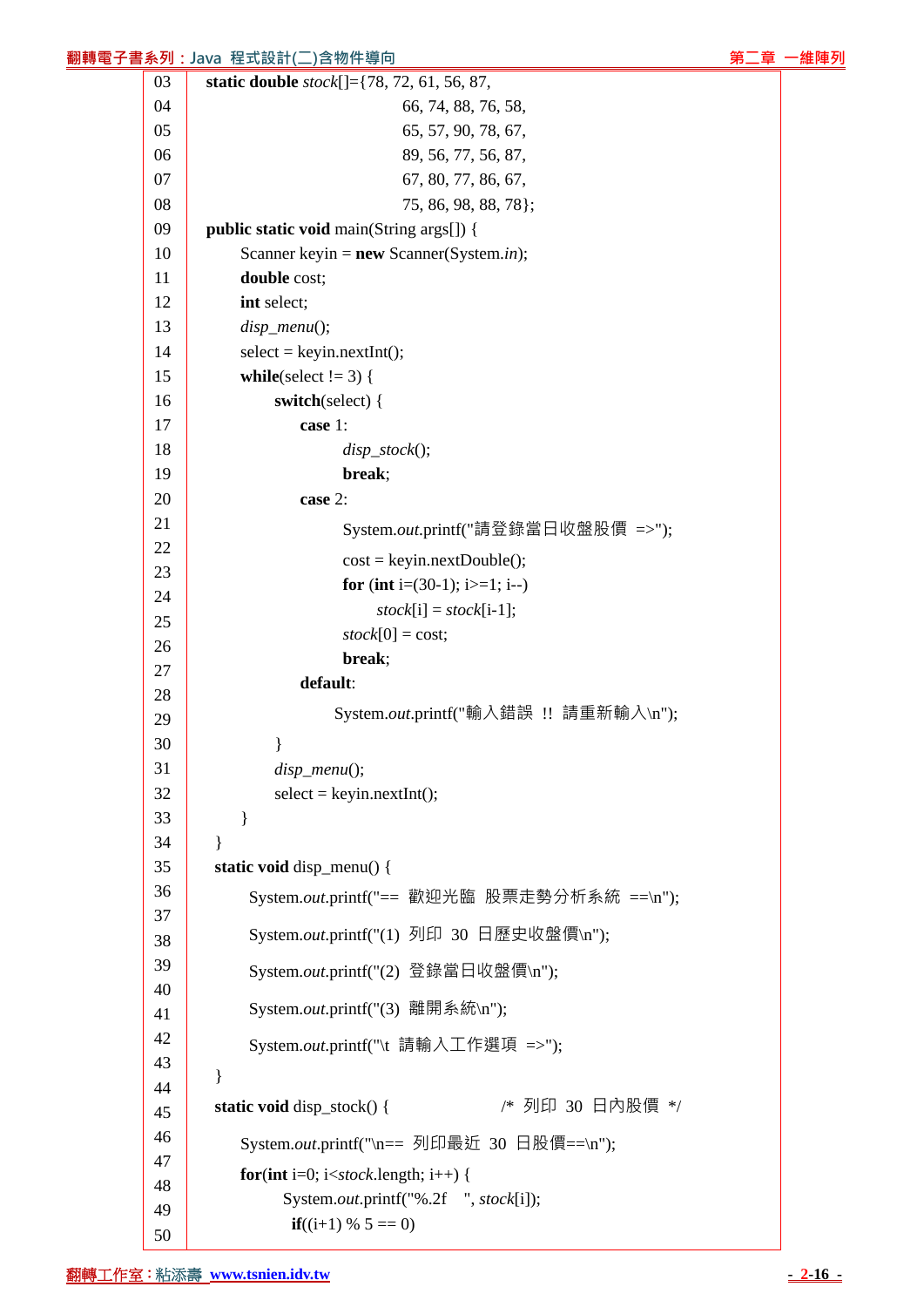| System. <i>out</i> .printf("\n"); | //列印五筆,換行   |  |
|-----------------------------------|-------------|--|
|                                   |             |  |
| System. <i>out</i> .printf("\n"); | // 列印完畢, 换行 |  |
|                                   |             |  |
|                                   |             |  |

## **2-5-2 自我挑戰:股票走勢分析系統**

## **(A)程式功能:PM2\_3.java**

當股票分析師目標設定哪一股票(如台積電)後,大多會紀錄該股票過去收盤價,再利用資 料分析最近該股的走勢,如果今天收盤價高於 15、30 日平均價,則稱為『多頭』走勢;如果高 於 15 日但低於 30 日平均線,稱之為『盤整轉向多頭』;低於 15 日又高於 30 日,則稱為『盤 整轉向空頭』;如果低於兩者,則為『空頭』走向。假設某位分析師利用陣列 stock[] = {78,72,61, 56, 87, 66, 74, 88, 76, 58, 65, 57, 90, 78, 67, 89, 56, 77, 56, 87, 67, 80, 77, 86, 67, 75, 86, 98, 88, 78}; 儲 存台積電最近 30 個交易日的收盤價, 其中 stock[0] 為昨日股價, 又 stock[29] 是之前第 30 日 的收盤價。請製作一股票走勢分析系統,且允許分析師增加當天收盤價、列印歷史收盤價、股票走 勢如何;期望操作介面如下:

**(a)** 期望操作介面有 4 個功能選項

D:\Java2\_book\chap2>java PM2\_4 == 歡迎光臨 股票走勢分析系統 == (1) 列印 30 日歷史收盤價 (2) 登錄當日收盤價 (3) 分析目前股票走勢 (4) 離開系統

請輸入工作選項 =>

**(b)** 選擇列印 30 日歷史收盤價(選擇 1)操作如下:

# 請輸入工作選項 =>1

== 列印最近 30 日股價==

78.00 72.00 61.00 56.00 87.00 66.00 74.00 88.00 76.00 58.00 65.00 57.00 90.00 78.00 67.00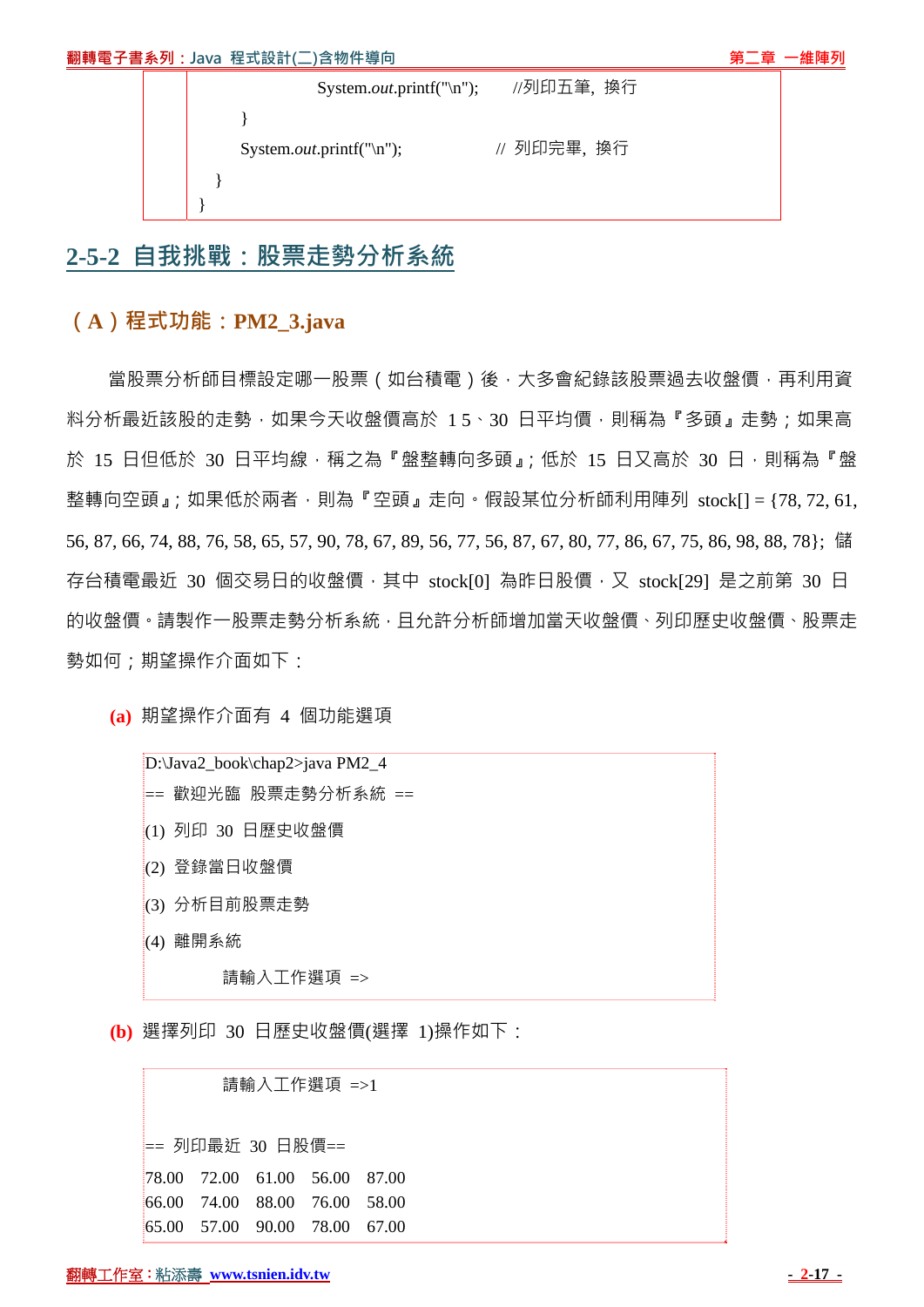#### **翻轉電子書系列:Java 程式設計(二)含物件導向 『『『『『『』』『『『』』『『』』『第二章 一維陣列**

89.00 56.00 77.00 56.00 87.00 67.00 80.00 77.00 86.00 67.00 75.0 86.00 98.00 88.00 78.00

**(C)** 選擇登錄當日收盤價(選擇 2)操作如下:

請輸入工作選項 =>2

請登錄當日收盤股價 =>90

**(D)** 選擇分析目前股價走勢(選擇 3)操作如下:(空頭走勢)

 請輸入工作選項 =>3 請輸入目前股價 =>50 15 日平均= 73.07, 30 日= 75.07 目前是空頭走勢

**(E)** 選擇分析目前股價走勢(選擇 3)操作如下:(多頭走勢)

 請輸入工作選項 =>3 請輸入目前股價 =>98 15 日平均= 73.07, 30 日= 75.07 目前是多頭走勢

**(F)** 選擇分析目前股價走勢(選擇 3)操作如下:(盤整走勢)

 請輸入工作選項 =>3 請輸入目前股價 =>75 15 日平均= 73.07, 30 日= 75.07 目前是盤整轉向多頭走勢

**(B)製作技巧研討:**

如何記錄過去 30 天交易日的收盤價,如圖 2-# 與範例 Ex2 6 分別表示製作方法。另外, 計算 15 日平均價,則計算 stock[0] 到 stock[14] 的平均值; 30 日平均價是 stock[0]~stock[29] 平均值,如此就可判斷該股票的走勢如何。如果目前價格來分析:

**(1)** 大於 15、30 日平均價,則為**『多頭』**走勢;

**(2)** 如低於 15、30 日兩者的平均價,則為**『空頭』**走勢;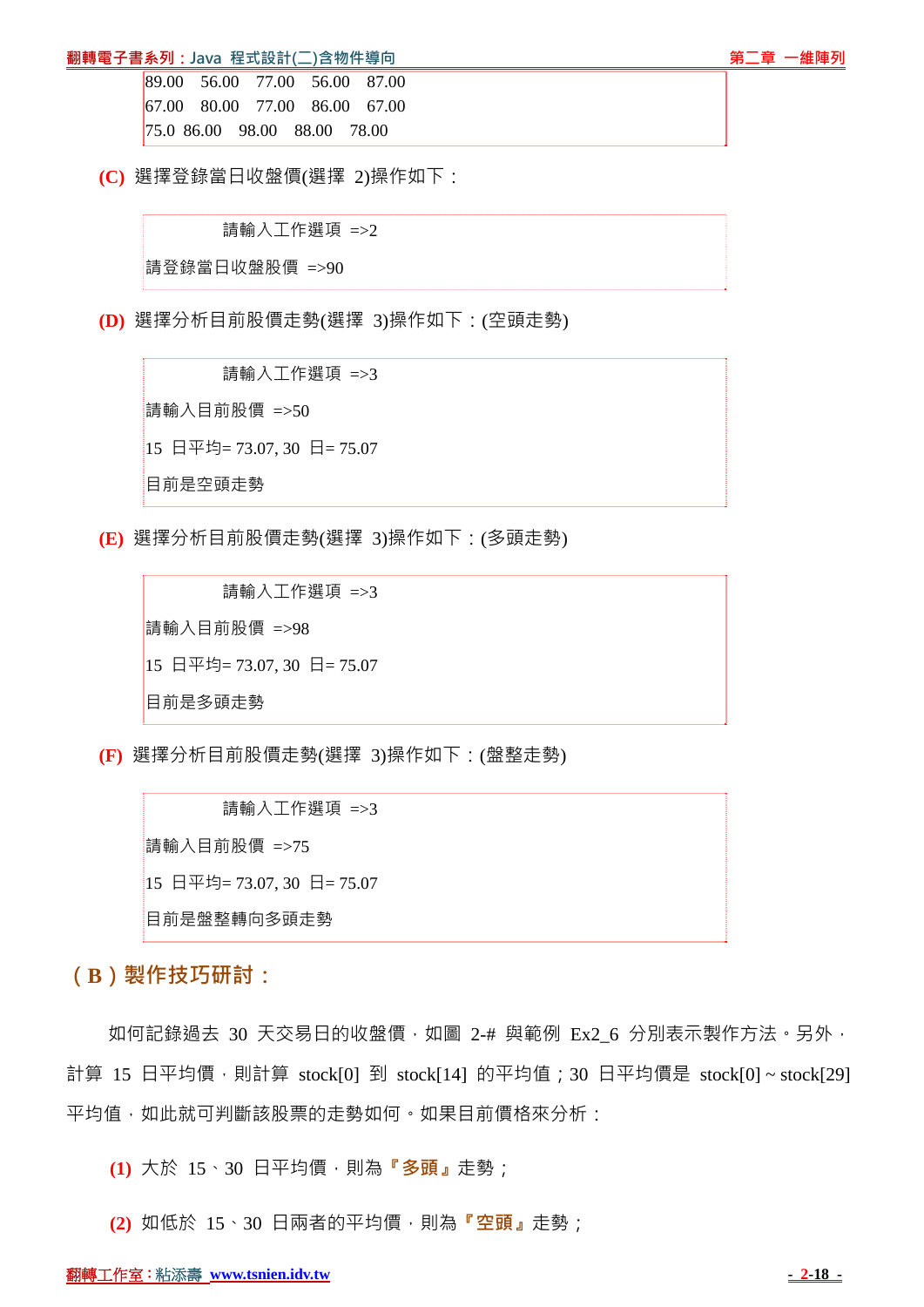**(3)** 如高於 15 日且低於 30 日是**『盤整轉向多頭』**;

**(4)** 其他(低於 15 日但高於 30)是**『盤整轉向空頭』**。

另一個重點,列印所有資料時,為了所輸出的報表較漂亮,每列印五筆資料後,就需換行。我們就 依照該系統所應有的功能,將它分別寫成四個方法,其中 main()為主程式、disp\_menu() 功能是 顯示功能選單、cal\_ave(k) 為計算股票平均價使用, k 為計算最近天數 (15 或 30 日)、disp\_stack() 為顯示所有股價的程式,整個類別架構如下圖所示。





虛擬碼提示如下:

| 01       | 導入輸入套件 ( import java.util.*; );                      |  |  |  |  |
|----------|------------------------------------------------------|--|--|--|--|
| 02       | 主類別範圍 {                                              |  |  |  |  |
| 03       |                                                      |  |  |  |  |
| 04<br>05 | 宣告靜態陣列並設定初值 ( static double stock[]={};              |  |  |  |  |
| 06       | 主程式範圍 {                                              |  |  |  |  |
| 07       | 宣告相關物件與變數;                                           |  |  |  |  |
| 08       | 顯示功能選項(disp_menu());                                 |  |  |  |  |
| 09       | 讀取功能選項 ( select = keyin.nextInt() );                 |  |  |  |  |
| 10       | while (select $!=4$ ) {                              |  |  |  |  |
| 11       | switch(select) {                                     |  |  |  |  |
| 12       | case 1 : 顯示 30 日收盤價 ( disp_stock() ) ;               |  |  |  |  |
| 13       |                                                      |  |  |  |  |
| 14       | case 2 : 讀取當日收盤價 (cost);                             |  |  |  |  |
| 15       | 移位陣列 ( for (int I= 29 ~ 1) stock[I] = stock[I-1]; ); |  |  |  |  |
| 16       | 當日填入 ( stock[0] = cost; );                           |  |  |  |  |
| 17       |                                                      |  |  |  |  |
| 18       | case 3: 讀取目前股價 ( cost );                             |  |  |  |  |
| 19       | 計算 15 日平均價 ( ave_15 = cal_ave(15) );                 |  |  |  |  |
| 20       |                                                      |  |  |  |  |
| 21       | 計算 30 日平均價 ( ave_30 = cal_ave(30) );                 |  |  |  |  |
| 22       | 顯示平均價;                                               |  |  |  |  |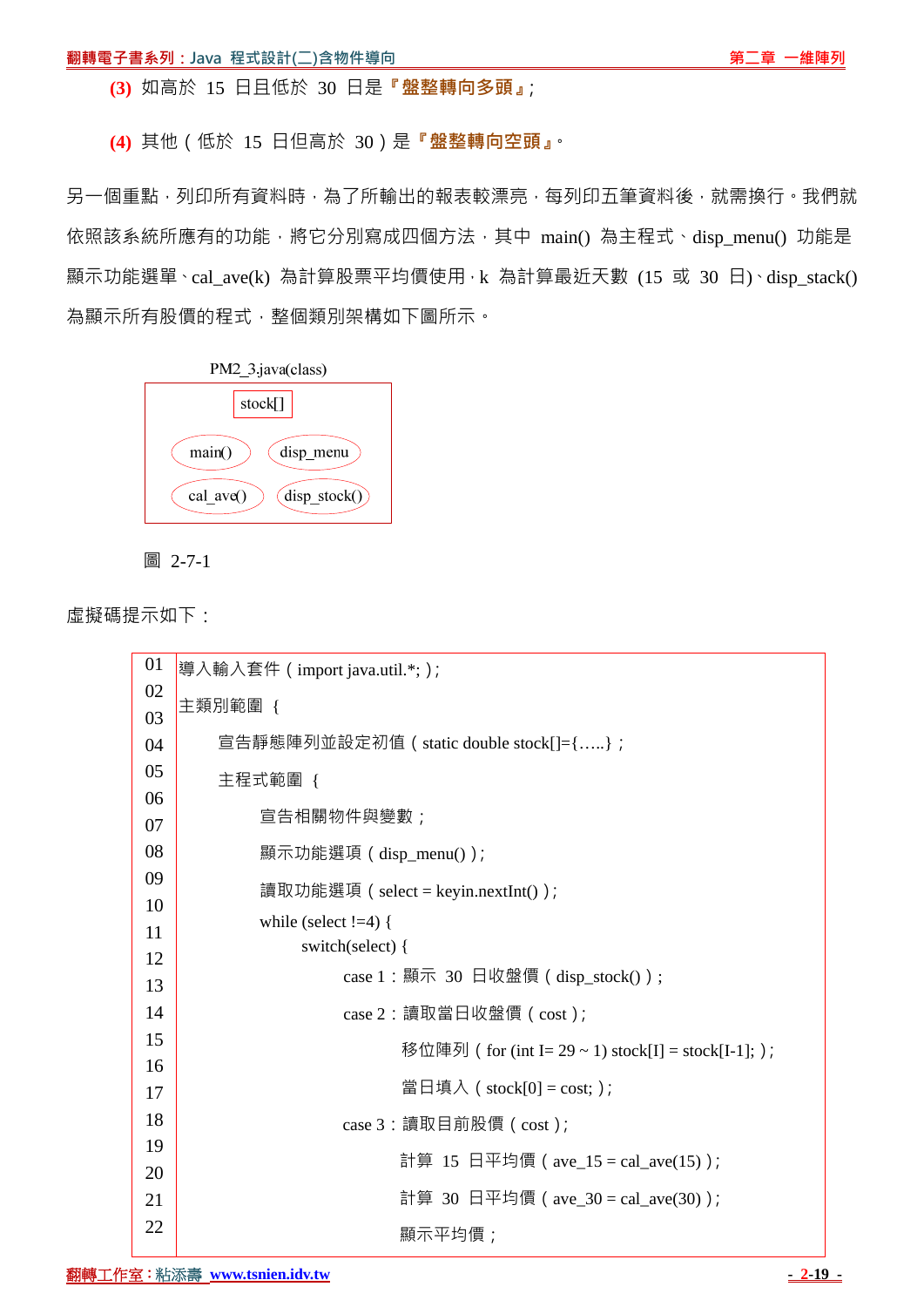| if $((\text{cost} > \text{ave}\_15) \& \& (\text{cost} > \text{ave}\_30))$<br>23<br>24<br>顯示多頭走勢;<br>25<br>$((\text{cost} < \text{ave}\_15) \& \& (\text{cost} < \text{ave}\_30)$<br>else if<br>26<br>顯示空頭走勢;<br>27<br>else if $((\cos t > \text{ave}\_15) \& \& (\cos t < \text{ave}\_30))$<br>28<br>顯示盤整轉向多頭走勢;<br>29<br>if $((\text{cost} > \text{ave}\_15) \& \& (\text{cost} > \text{ave}\_30))$<br>30<br>31<br>顯示盤整轉向空頭走勢;<br>32<br>}// switch/case 結束<br>33<br>顯示功能選項 (disp_menu());<br>34<br>35<br>讀取功能選項 ( select = keyin.nextInt() );<br>36<br>} // while 結束<br>37<br>}// 主方法結束<br>38<br>39<br>顯示選單方法範圍 ( static void disp_menu() ) {}<br>40<br>計算 k 日平均價範圍 ( static double cal_ave(int k)){<br>41<br>double sum=0;<br>42<br>for(int I=0; I <k; i++)<br="">43<br/><math>sum = sum + stock[I];</math><br/>44<br/>return sum/k;<br/>45<br/>} // cal_ave() 結束<br/>46<br/>列印 30 日內所有股價範圍 ( static void disp_stock() ) {<br/>for(int i=0; i<stock.length; i++)="" {<br="">System.out.printf("%.2f ", stock[i]);<br/>if((i+1) % <math>5 == 0</math>)<br/>System.out.printf("\n"); //列印五筆, 換行<br/>// 列印完畢, 换行<br/>System.out.printf("\n");<br/>} // disp_stock 結束</stock.length;></k;> |  |  | 翻轉電子書系列:Java 程式設計(二)含物件導向 | 第二章 一維陣列 |  |  |  |  |  |
|-------------------------------------------------------------------------------------------------------------------------------------------------------------------------------------------------------------------------------------------------------------------------------------------------------------------------------------------------------------------------------------------------------------------------------------------------------------------------------------------------------------------------------------------------------------------------------------------------------------------------------------------------------------------------------------------------------------------------------------------------------------------------------------------------------------------------------------------------------------------------------------------------------------------------------------------------------------------------------------------------------------------------------------------------------------------------------------------------------------------------------------------------------------------------------------------|--|--|---------------------------|----------|--|--|--|--|--|
|                                                                                                                                                                                                                                                                                                                                                                                                                                                                                                                                                                                                                                                                                                                                                                                                                                                                                                                                                                                                                                                                                                                                                                                           |  |  |                           |          |  |  |  |  |  |
|                                                                                                                                                                                                                                                                                                                                                                                                                                                                                                                                                                                                                                                                                                                                                                                                                                                                                                                                                                                                                                                                                                                                                                                           |  |  |                           |          |  |  |  |  |  |
|                                                                                                                                                                                                                                                                                                                                                                                                                                                                                                                                                                                                                                                                                                                                                                                                                                                                                                                                                                                                                                                                                                                                                                                           |  |  |                           |          |  |  |  |  |  |
|                                                                                                                                                                                                                                                                                                                                                                                                                                                                                                                                                                                                                                                                                                                                                                                                                                                                                                                                                                                                                                                                                                                                                                                           |  |  |                           |          |  |  |  |  |  |
|                                                                                                                                                                                                                                                                                                                                                                                                                                                                                                                                                                                                                                                                                                                                                                                                                                                                                                                                                                                                                                                                                                                                                                                           |  |  |                           |          |  |  |  |  |  |
|                                                                                                                                                                                                                                                                                                                                                                                                                                                                                                                                                                                                                                                                                                                                                                                                                                                                                                                                                                                                                                                                                                                                                                                           |  |  |                           |          |  |  |  |  |  |
|                                                                                                                                                                                                                                                                                                                                                                                                                                                                                                                                                                                                                                                                                                                                                                                                                                                                                                                                                                                                                                                                                                                                                                                           |  |  |                           |          |  |  |  |  |  |
|                                                                                                                                                                                                                                                                                                                                                                                                                                                                                                                                                                                                                                                                                                                                                                                                                                                                                                                                                                                                                                                                                                                                                                                           |  |  |                           |          |  |  |  |  |  |
|                                                                                                                                                                                                                                                                                                                                                                                                                                                                                                                                                                                                                                                                                                                                                                                                                                                                                                                                                                                                                                                                                                                                                                                           |  |  |                           |          |  |  |  |  |  |
|                                                                                                                                                                                                                                                                                                                                                                                                                                                                                                                                                                                                                                                                                                                                                                                                                                                                                                                                                                                                                                                                                                                                                                                           |  |  |                           |          |  |  |  |  |  |
|                                                                                                                                                                                                                                                                                                                                                                                                                                                                                                                                                                                                                                                                                                                                                                                                                                                                                                                                                                                                                                                                                                                                                                                           |  |  |                           |          |  |  |  |  |  |
|                                                                                                                                                                                                                                                                                                                                                                                                                                                                                                                                                                                                                                                                                                                                                                                                                                                                                                                                                                                                                                                                                                                                                                                           |  |  |                           |          |  |  |  |  |  |
|                                                                                                                                                                                                                                                                                                                                                                                                                                                                                                                                                                                                                                                                                                                                                                                                                                                                                                                                                                                                                                                                                                                                                                                           |  |  |                           |          |  |  |  |  |  |
|                                                                                                                                                                                                                                                                                                                                                                                                                                                                                                                                                                                                                                                                                                                                                                                                                                                                                                                                                                                                                                                                                                                                                                                           |  |  |                           |          |  |  |  |  |  |
|                                                                                                                                                                                                                                                                                                                                                                                                                                                                                                                                                                                                                                                                                                                                                                                                                                                                                                                                                                                                                                                                                                                                                                                           |  |  |                           |          |  |  |  |  |  |
|                                                                                                                                                                                                                                                                                                                                                                                                                                                                                                                                                                                                                                                                                                                                                                                                                                                                                                                                                                                                                                                                                                                                                                                           |  |  |                           |          |  |  |  |  |  |
|                                                                                                                                                                                                                                                                                                                                                                                                                                                                                                                                                                                                                                                                                                                                                                                                                                                                                                                                                                                                                                                                                                                                                                                           |  |  |                           |          |  |  |  |  |  |
|                                                                                                                                                                                                                                                                                                                                                                                                                                                                                                                                                                                                                                                                                                                                                                                                                                                                                                                                                                                                                                                                                                                                                                                           |  |  |                           |          |  |  |  |  |  |
|                                                                                                                                                                                                                                                                                                                                                                                                                                                                                                                                                                                                                                                                                                                                                                                                                                                                                                                                                                                                                                                                                                                                                                                           |  |  |                           |          |  |  |  |  |  |
|                                                                                                                                                                                                                                                                                                                                                                                                                                                                                                                                                                                                                                                                                                                                                                                                                                                                                                                                                                                                                                                                                                                                                                                           |  |  |                           |          |  |  |  |  |  |
|                                                                                                                                                                                                                                                                                                                                                                                                                                                                                                                                                                                                                                                                                                                                                                                                                                                                                                                                                                                                                                                                                                                                                                                           |  |  |                           |          |  |  |  |  |  |
|                                                                                                                                                                                                                                                                                                                                                                                                                                                                                                                                                                                                                                                                                                                                                                                                                                                                                                                                                                                                                                                                                                                                                                                           |  |  |                           |          |  |  |  |  |  |
|                                                                                                                                                                                                                                                                                                                                                                                                                                                                                                                                                                                                                                                                                                                                                                                                                                                                                                                                                                                                                                                                                                                                                                                           |  |  |                           |          |  |  |  |  |  |
|                                                                                                                                                                                                                                                                                                                                                                                                                                                                                                                                                                                                                                                                                                                                                                                                                                                                                                                                                                                                                                                                                                                                                                                           |  |  |                           |          |  |  |  |  |  |
|                                                                                                                                                                                                                                                                                                                                                                                                                                                                                                                                                                                                                                                                                                                                                                                                                                                                                                                                                                                                                                                                                                                                                                                           |  |  |                           |          |  |  |  |  |  |
|                                                                                                                                                                                                                                                                                                                                                                                                                                                                                                                                                                                                                                                                                                                                                                                                                                                                                                                                                                                                                                                                                                                                                                                           |  |  |                           |          |  |  |  |  |  |
|                                                                                                                                                                                                                                                                                                                                                                                                                                                                                                                                                                                                                                                                                                                                                                                                                                                                                                                                                                                                                                                                                                                                                                                           |  |  |                           |          |  |  |  |  |  |
|                                                                                                                                                                                                                                                                                                                                                                                                                                                                                                                                                                                                                                                                                                                                                                                                                                                                                                                                                                                                                                                                                                                                                                                           |  |  |                           |          |  |  |  |  |  |
|                                                                                                                                                                                                                                                                                                                                                                                                                                                                                                                                                                                                                                                                                                                                                                                                                                                                                                                                                                                                                                                                                                                                                                                           |  |  |                           |          |  |  |  |  |  |
|                                                                                                                                                                                                                                                                                                                                                                                                                                                                                                                                                                                                                                                                                                                                                                                                                                                                                                                                                                                                                                                                                                                                                                                           |  |  |                           |          |  |  |  |  |  |
|                                                                                                                                                                                                                                                                                                                                                                                                                                                                                                                                                                                                                                                                                                                                                                                                                                                                                                                                                                                                                                                                                                                                                                                           |  |  | }// 主類別結束                 |          |  |  |  |  |  |

# **2-5-3 自我挑戰:印製國字收據**

## **(A)程式功能:PM2\_4.java**

請製作『真自在遊民收容所』的捐款收據,功能是系統允許輸入捐款人姓名與金額,之後印 出收據但捐款數字需由國字印出,期望操作介面如下:

G:\Examples\chap4>java PM2\_4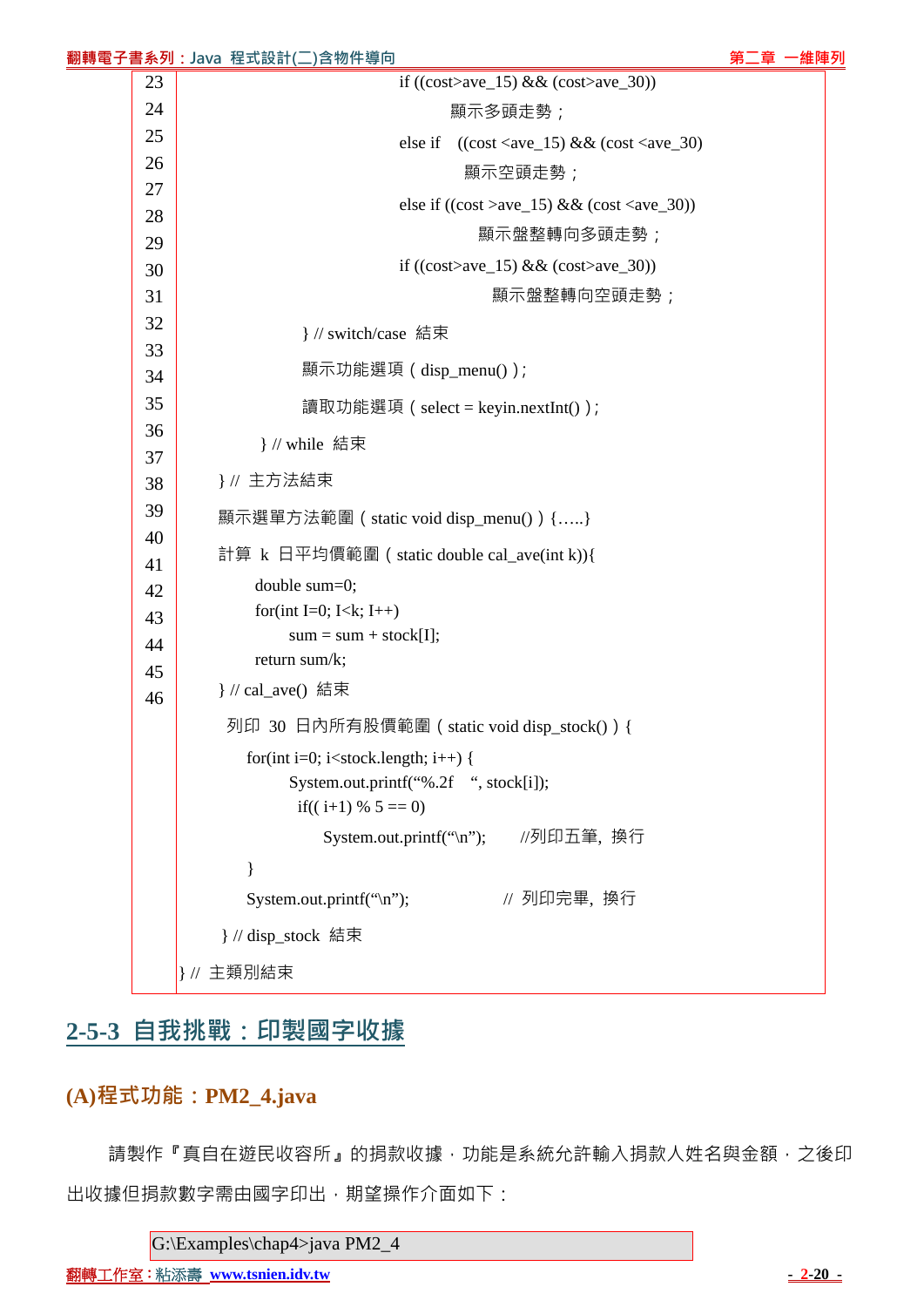#### **翻轉電子書系列:Java 程式設計(二)含物件導向 『『『『『『』』『『『』』『『』』『第二章 一維陣列**

| 請輸入大德先生/小姐姓名 =>tsnien                 |  |  |
|---------------------------------------|--|--|
| 請輸入捐款金額 =>345678                      |  |  |
| 列印收據如下:                               |  |  |
| 真自在遊民收容所   捐款收據 ****<br>****          |  |  |
| 感謝 tsnien 先生/小姐大德贊助                   |  |  |
| 捐款 345678 元整                          |  |  |
| 總計 = 零 仟 零 佰 參 拾 肆 萬 伍 仟 陸 佰 柒 拾 捌 元整 |  |  |
| 四海之内皆兄弟 順祝 平安快樂<br>****<br>****       |  |  |

**(B)製作技巧提示:**

本範例較困難的地方是數字轉換國字後,如何寫入適當的位置。我們設定一個範圍,比較容 易設計列印格式,因此假設捐款最高為 9 千萬餘元 (99999999, 超過則另開收據);圖 7-2 為本 範例列印格式(大多如此)。另外,我們可以利用整數相除得到某一位數(…百位、十位、個位), 再利用餘數運算,得到取出某一位數後的剩餘值;另選一個陣列(int num[])存放每一位數的數字。 讀取輸入捐款金額後 (value), 除以 1 千萬 (10000000) 得到千萬位的數字, 再利用相同的數經 過餘數運算,則扣除千萬位數,得到百萬以下的數值,依此類推則可得到相對位數的數字,並依序 存入 num[] 陣列內。同時,選用 chinese[] 陣列存放每種數字的相對應國字,chinese[0] 存『零』 (0)、chinese[1] 存『壹』(1)...等依此類推。



**圖 2-8 國字列印格式**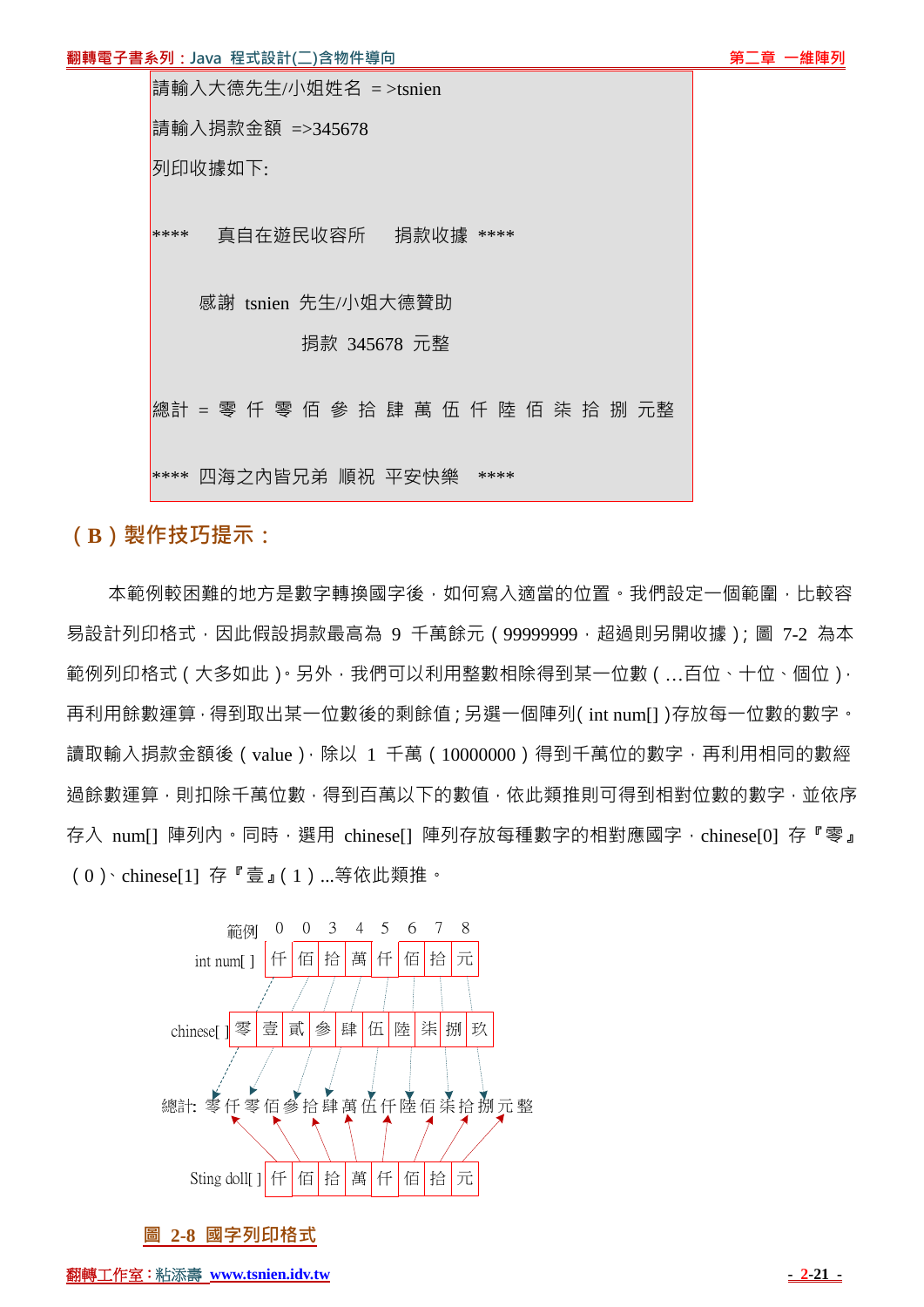#### **翻轉電子書系列:Java 程式設計(二)含物件導向 『『『『『『』』『『『』』『『』』『第二章 一維陣列**

吾人再選用 doll[1 陣列存放列印次序的相對位數文字;則利用 chinese[num[i]]與 doll[i] 陣列 交互列印,其中 i 為列印位數的指標;如此即可得到國字列印,虛擬碼提示如下:

01  $|_{02}$  $|03\rangle$  $|04$  $|05\rangle$ 06  $|07\rangle$ 08 09 10 11 12 13 14 15 16 17 18 19 宣告國字數字陣列(String chinese[] = {"零", "壹", "貳", "參", .., "玖"}); 宣告列印格式陣列(String doll[] = {"仟", "佰", "拾","萬", "仟", "佰", "拾", "元"};  $\equiv$  告位數數字陣列 (int[] num = new int[9]);  $|\widehat{\Xi}|$ 告最高數字變數 ( 千萬, base=10000000 ); 讀取捐款姓名(name); 讀取捐款額(value); 情份捐款額 ( value1 = value ); 取出各個位數的數字:(最高 8 位數) for (int i=0; i<8; i++) { //i=0, 仟萬; i=1, 佰萬; i=2, 拾萬; ...  $num[i] = value / base;$ value  $=$  value % base; base  $=$  base  $/10$ : } 列印捐款人姓名及金額(name, value1); 列印捐款的國字:(最高 8 位數) System.out.printf("\n 總計 ="); for(int i=0;  $i<8$ ; i++) System.out.printf(" %s %s", chinese[num[i]], doll[i]); System.out.printf("整 \n");

# **2-5-4 自我挑戰:統計滿意度平均值**

## **(A) 程式功能:PM2\_5.java**

歡樂歌唱比賽激請了 10 位老師當評審員,每位老師可給予 0~10 分,但記分方法是捨棄最高 與最低分數後,再計算其餘 8 位老師的平均分數。期望操作介面,如下:

> D:\Java2\_book\chap2>javac PM2\_5.java D:\Java2\_book\chap2>java PM2\_5 請輸入第 1 位評審分數(0 ~ 10)=>5 請輸入第 2 位評審分數(0 ~ 10)=>1 請輸入第 3 位評審分數(0 ~ 10)=>6 請輸入第 4 位評審分數(0 ~ 10)=>7